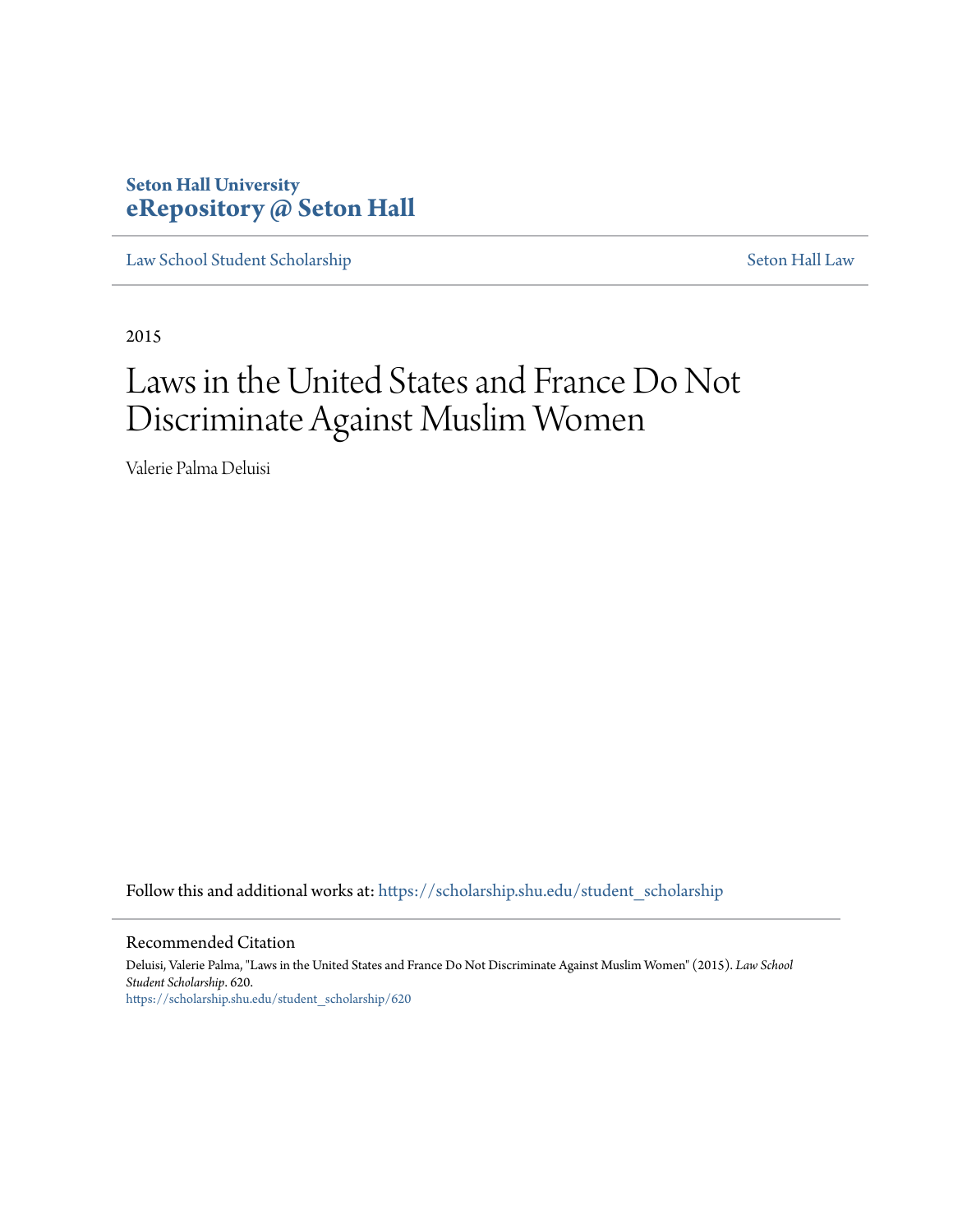On April ll, 2011, it became illegal in France to hide the female face in a public space. The law did not ban burkas specifically, but rather, it banned all garments which cover the eyes. However, scarves, hats and sunglasses are excluded from the law, thereby causing the law to be commonly referred to as the "burka ban."<sup>1</sup>

Burkas, as well as niqabs, are banned under the French law.The burka (also spelled "burga") thoroughly covers the face and body of the person wearing it, leaving only a mesh-like screen to see through. The niqab is a veil in the truest sense, covering everything below the bridge of the nose and the upper cheeks (and sometimes also covering the forehead).<sup>2</sup>

Under the French law, the hijab, which is a scarf used to cover the hair, neck and sometimes the shoulders, is permissible, as is the full body cloak, as long as it is not covering the face (the full body cloak is what Muslim women are required to wear outdoors in Iran, a country that is well known for its strict Sharia law).<sup>3</sup>

Critics of the French law, including Muslims, as well as some feminist groups, are opposed to the law, claiming it is discriminatory and that it impedes on the religious freedom of Muslim women in France.<sup>4</sup> However, Muslim women are not singled out by France's religious intolerance. France has a century-long history of *laïcité* (French for "secularism") and egalitarian values, which form a foundation of French society.<sup>5</sup> Christians, Jews and Sunnis have all had their freedom of religious expression curtailed in France, thanks to a series of French laws that ban outward expression of religion<sup>6</sup>. The burka ban simply follows suit in the laws of a deeply

 $<sup>1</sup>$  Britton D. Davis, Lifting the Veil: France's New Crusade 34 Boston College International and Comparative Law</sup> REVIEW 117,118 (2011).

 $^2$  ld. at 118.

<sup>&</sup>lt;sup>3</sup> Peter Allen, Burka Ban. New French Law Forbids Islamic Women From Wearing Full-Face Veils in Public (but the only real protest is in London) April 11, 2011. http://www.dailymail.co.uk/news/article-1375781.  $^4$  Ia.  $^4$ 

<sup>&</sup>lt;sup>5</sup> Davis, supra note 1, at 118.<br><sup>6</sup> Ahlul Bayt News Agency, *Coll for Muslim Veil Bon in French Universities, August 7, 2013.* http://www.abna.ir/data.asp?lang=3&id=449696.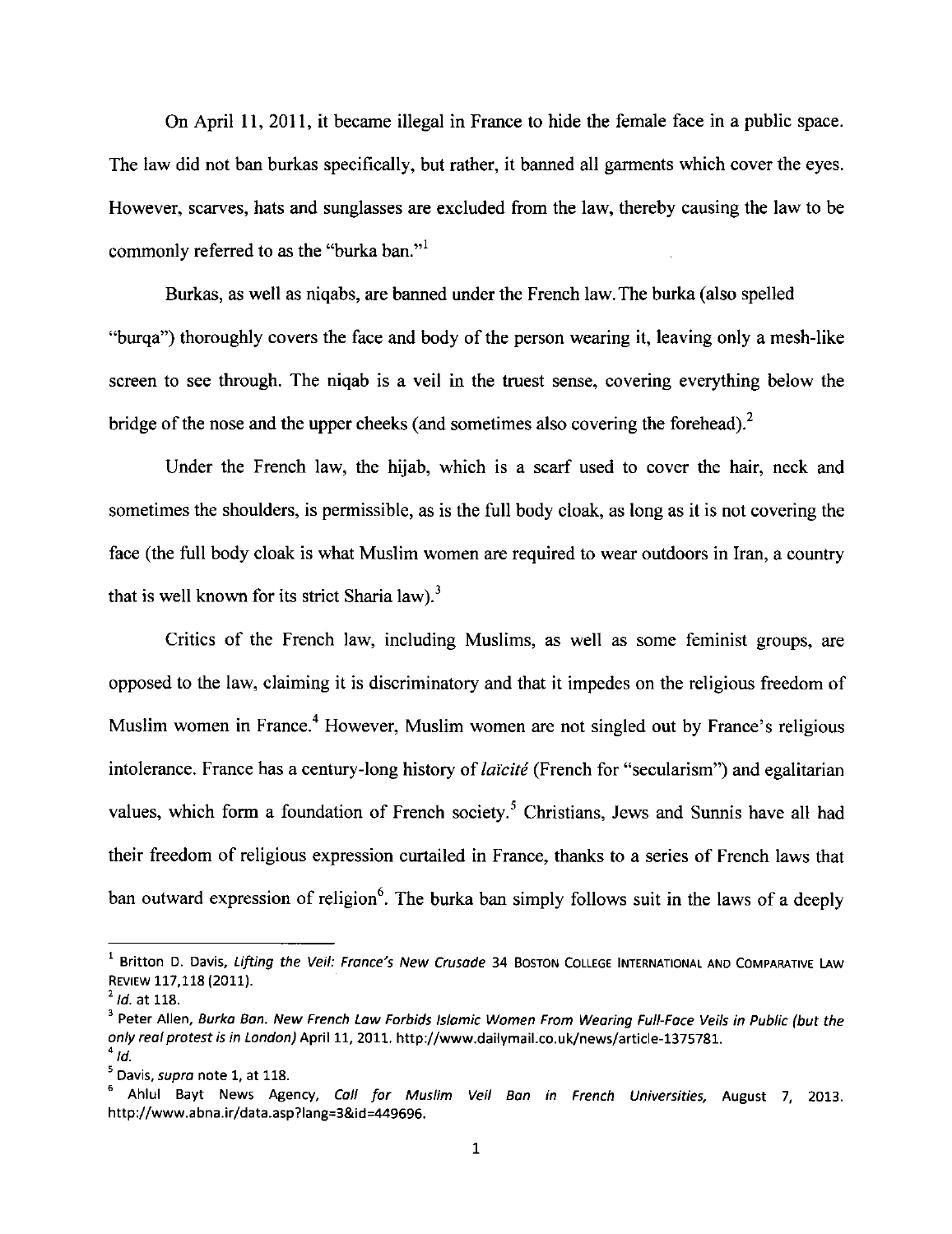secular French society that also bans crosses, Jewish skullcaps and Surmi turbans from being wom in schools<sup>7</sup>.

Conversely, the First Amendment to the United States Constitution protects freedom of religious expression, as do federal laws and numerous federal court rulings. The United States Supreme Court has ruled that for a law to be upheld that curtails religious freedom, there must be a compelling state interest at issue, and the law in question must bear a direct correlation to that interest.<sup>8</sup> If a plaintiff can show that a law or governmental practice burdens the free exercise of religious beliefs, the burden shifts to the govemment to prove that the law or practice is important to the accomplishment of some important or "compelling" secular objective and that it is the least restrictive means for attaining that objective.<sup>9</sup> There have been numerous cases wherein specifics of this standard have been tested and determined, but the common thread of those cases is that in order for a law that impedes freedom of religion to remain valid, it cannot single out any religion for special or substandard treatment, it cannot be overly broad and it cannot be underinclusive.  $10<sup>10</sup>$ 

Accordingly, laws in the United States affecting Muslim women have been upheld only because a compelling state interest has been determined to exist and the law at issue has been directly correlated to that interest. If there is a compelling state interest but there is a way to word or enforce the law so that it does not curtail religious freedom, then that less-discriminatory

Camille Rustici, France Burga Ban Takes Effect: Two Women Detained (April 11, 2011). http://www.huffingtonpost.com/2011/04/11/france-burqa-ban-takes-ef-n-847366.htm1.

 $8$  See Church of Lukumi Babalu Ave. v. City of Hialeah, 508 U.S. 520, 521 (1993).

<sup>&</sup>lt;sup>9</sup> Ioanna Tourkochoriti, The Burka Ban: Divergent Approaches to Freedom of Religion in France and in the US, 20 WILLIAM AND MARY BILL OF RTS. J. 791, 815, n. 151.

 $10$  See Church of Lukumi Babalu Ave., 508 U.S. at 521.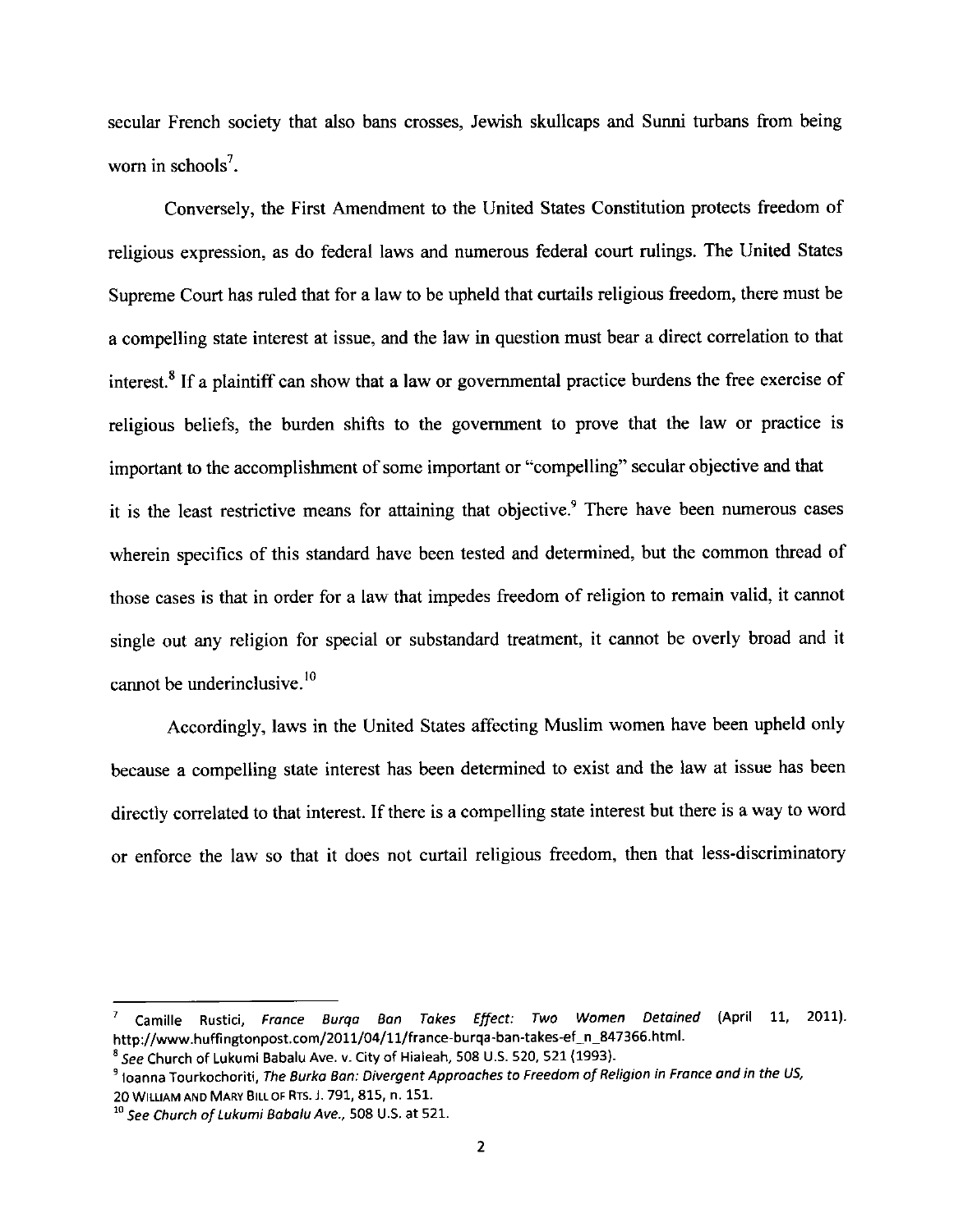method must be utilized<sup>11</sup>. Unfortunately, at times, there are no other options and the law as it is written must stand.

Although laws in the United States and France are at nearly opposite ends of the spectrum relating to religious expression, one thing they do have in common is that neither gives disparate treatrnent to Muslim women. On the surface, this may seem difficult to believe, but as the laws and the history of the countries are examined, it becomes clear that Muslim women are not discriminated against by French laws, nor are they discriminated against by American laws.

## I. Laws in the United States Do Not Discriminate Against Muslim Women

Sharia – which means "path" in Arabic – governs many aspects of Muslim life and influences the legal code in a majority of Muslim countries. There are many interpretations of what "Sharia" means, but in some countries strict interpretations "are used to justify cruel punishments such an amputation and stoning as well as unequal treatment of women in inheritance, dress and independence," according to the Council on Foreign Relations.<sup>12</sup>

Sharia has gained a toehold in some westem countries, notably Great Britain, where five Sharia courts have been established to settle certain disputes among Muslims, with the government's blessing. $13$ 

In 2010, Oklahoma attempted to become the first state in the nation to ban state judges from relying on Islamic law known as Sharia when deciding cases. The state attempted to do so through an amendment to their state constitution, a referendum for which was placed on a ballot. The amendment was referred to as "Save Our State" and it read, in applicable part:

<sup>&</sup>lt;sup>11</sup> ld.<br><sup>12</sup> Joel Siegel, Islamic Sharia Law to be Banned in Oklahoma (June 14, 2010). http://abcnews.go.com/US/Media/oklahoma-pass-laws-prohibiting-islamic-sharia-laws-apply/story?id=10908521.<br><sup>13</sup> Id.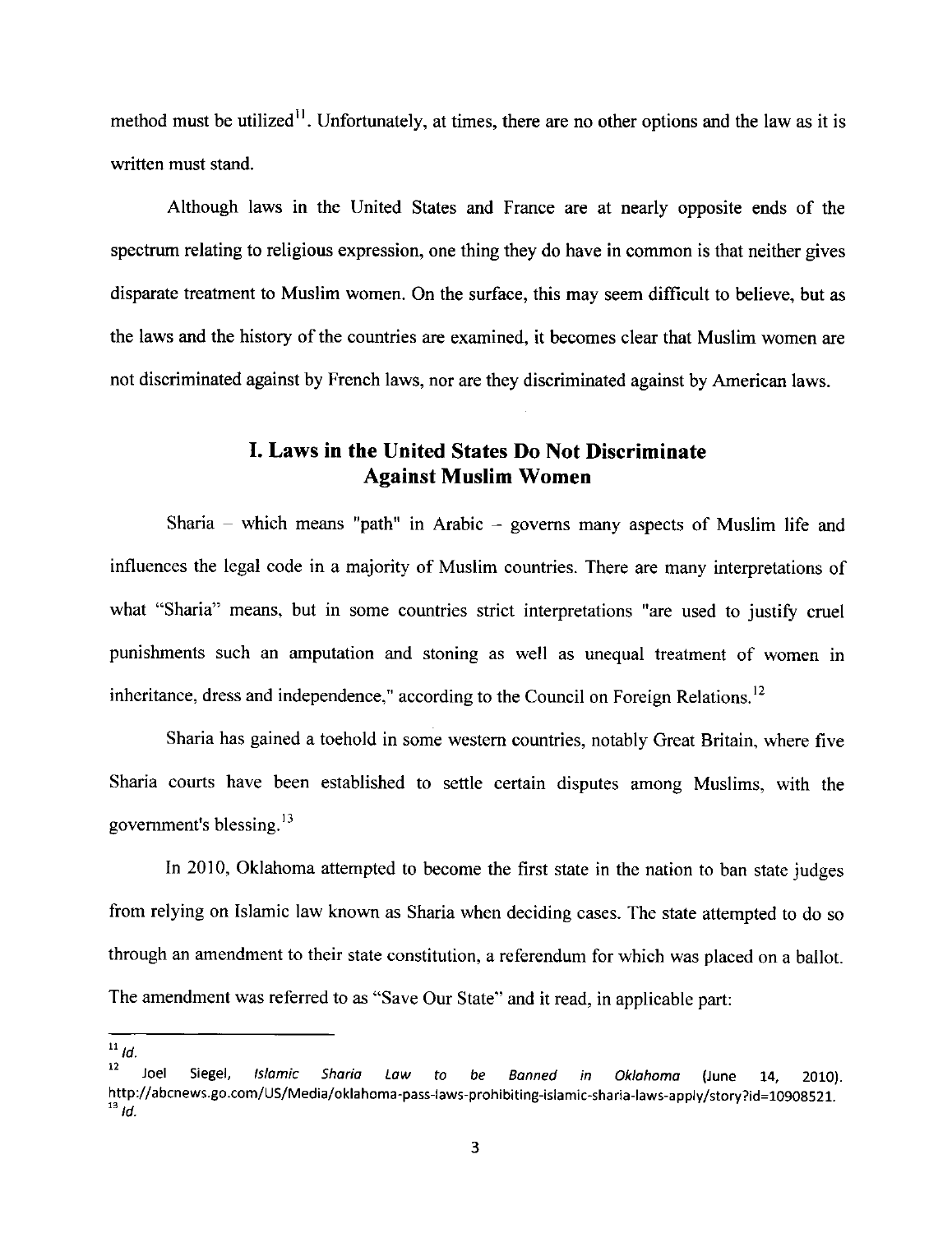This measure amends the State Constitution. It changes a section that deals with the courts of this state. It would amend Article 7, Section 1. It makes courts rely on federal and state law when deciding cases. It forbids courts from considering or using intemational law. It forbids courts from considering or using Sharia Law.

International law is also known as the law of nations. It deals with the conduct of intemational organizations and independent nations, such as countries, states and tribes. It deals with their relationship with each other. It also deals with some of their relationships with other persons. The law of nations is formed by the general assent of civilized nations. Sources of international law also include international agreements, as well as treaties.

Sharia Law is Islamic law. It is based on two principal sources, the Koran and the teachings of Mohammed. Shall the proposal be approved?<sup>14</sup>

The voters had a choice of either "yes" or "no". Seven out of ten voted "yes".<sup>15</sup>

In a challenge to the law brought by Muneer Awad of the Council of American-Islamic Relations, a federal judge struck down the law as unconstitutional, saying it violated the rights of Muslims. A federal appeals court upheld the ruling, and the law was never implemented. The appeals court said supporters of the law "do not identify any actual problem the challenged amendment sought to solve. lndeed, they admitted at the preliminary injunction hearing they did not know if even a single instance where an Oklahoma court had applied Sharia Law or used the legal precepts of other nations or cultures, let alone that such applications or uses had resulted in concrete problems in Oklahoma."<sup>16</sup>

While there had not, to date, been an instance of courts enforcing or even considering Sharia law in Oklahoma, there have been several instances in which courts in other states considered Sharia law, which is what led proponents of the Save Our State measure to draft the amendment. Some examples of such rulings are:

<sup>14</sup> Michael Kirkland, *Islamic Law in US Courts* (May 19, 2013).

http://www.upi.com/Top\_News/US/2013/05/19/Under-the-US-Supreme-Court-Islamic-law-in-US-courts/UPI-64481368948600/#ixzz2eX1oZ200.

 $15$   $\,$  td.

 $^{16}$  ld.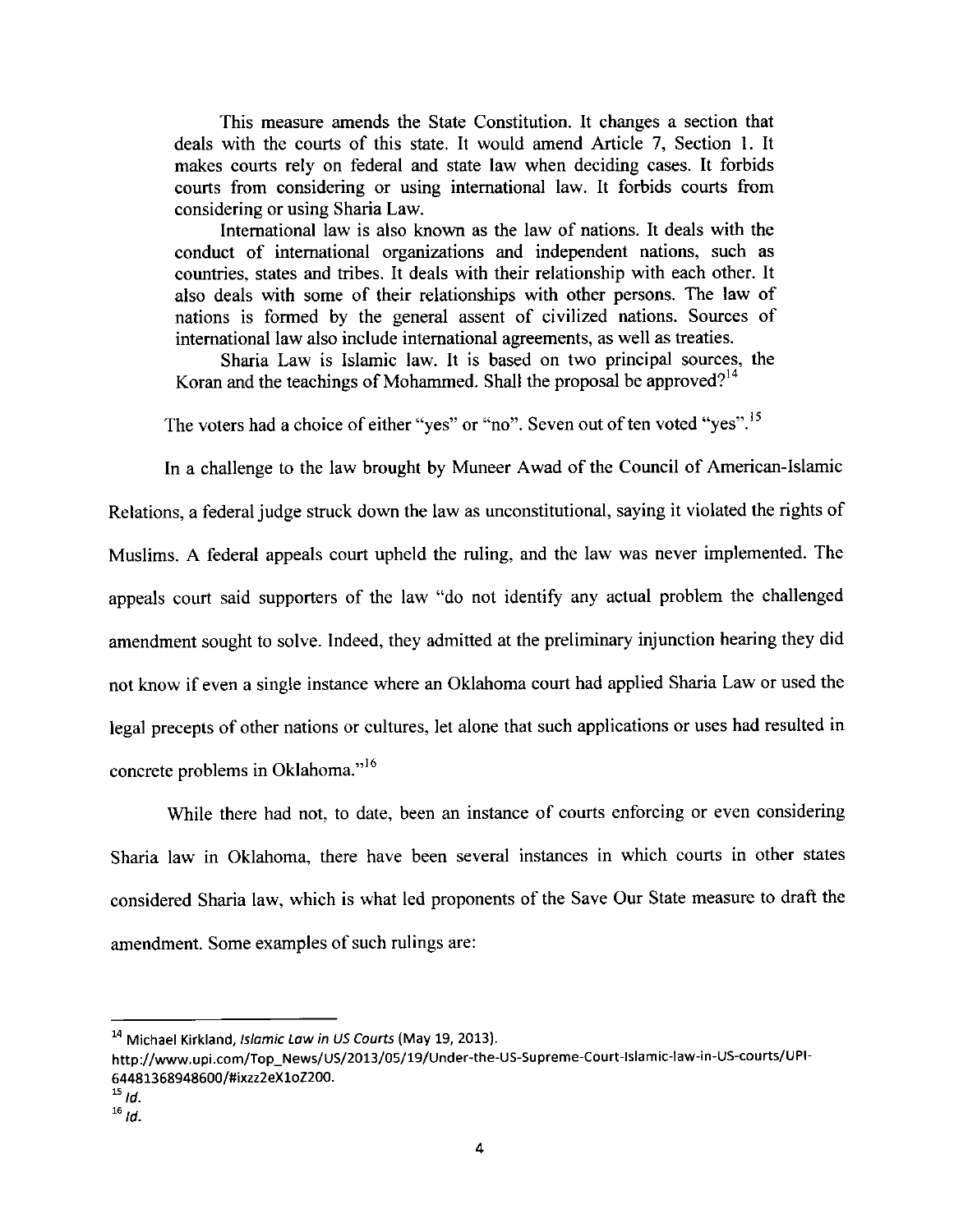Joohi Q. Hosain v. Anwar Malik, Sharia law of Pakistan, Maryland, 1996: Trial and appellate courts upheld foreign Sharia law and denied mother custody. She lost custody because going to custody hearing in Pakistan would have risked prison, torture or execution.; Laila Adeeb Sawaya Malak v. Abdul, Shariah law of Lebanon/UAE, Califomia, 1986: Appellate court upheld foreign Sharia law and denied mother custody, reversing trial court; Parveen Chaudry v. M. Hanif Chaudry, M.D., Sharia law of Pakistan, New Jersey, 1978: Appellate court upheld foreign Shariah law, overtumed trial court. Wife denied support and child support and division of property; prenuptial agreement signed by parents giving her only \$1,500 from marriage upheld by appellate  $\text{court.}^{17}$ 

Opponents of the Save Our State amendment cite other religions that have their own judicial system of sorts. For example, the Roman Catholic Church has an estimated 200 diocesan tribunals nationwide, which handle cases such as religious annulments. However, a Catholic tribunal applies to Catholic Church law on1y, and it has no application in the rest of society. For example, if a person obtains a divorce or civil annulment from a state court, that person is thereby divorced or annulled, as the case may be, according to state law. The catholic church does not believe in divorce, so if that person had been married in a catholic church, he may nor be married again in a Catholic Church without having his first marriage annulled through the church.<sup>18</sup> The Catholic annulment must be subsequent to the state law proceeding in which the marriage is legally dissolved. Accordingly, one cannot obtain a Catholic annulment without being legally divorced (or civilly annulled) first.<sup>19</sup> However, if that person does not wish to have his marriage annulled through the church, then he is welcome to get married again outside of the church, and the church has no say in the matter. In that instance, there is a true separation of church and state.

<sup>&</sup>lt;sup>17</sup> Kirkland, supra note 14, citing American Public Policy Alliance.

 $18$  Jon Jakoblich, Divorce, Annulments and Remarriage (no date listed).

http://www.aboutcatholics.com/beliefs/divorce-annulments-and-remarriage.  $^{19}$  ld.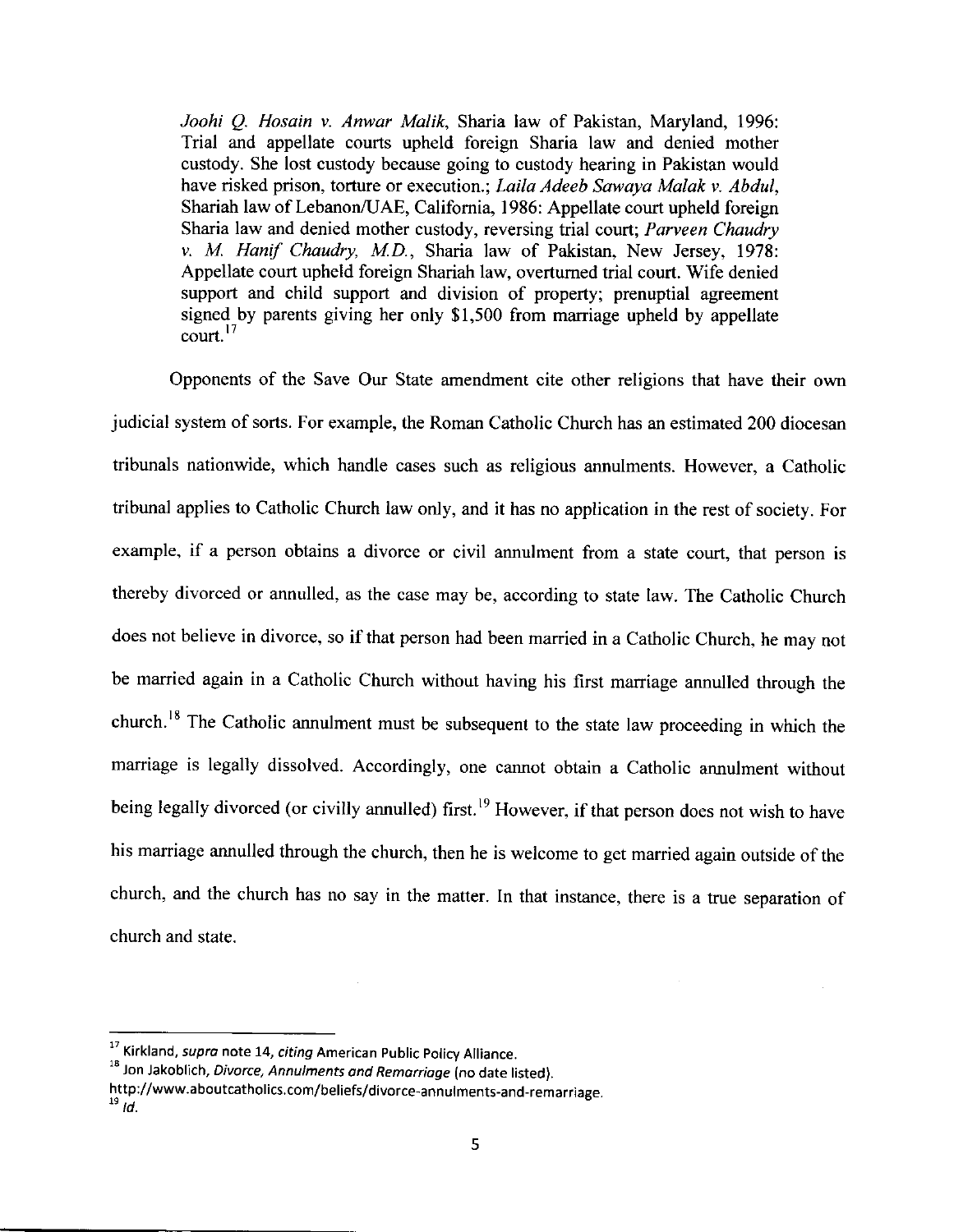Conversely, what concemed seven out of ten citizens in Oklahoma was the idea that the separation of church and state could be diminished, as it appeared to be in the cases cited above. In those cases, Sharia law was considered in state court, and the state court ruling was directly affected because of that consideration.

Orthodox Jews sometimes use rabbinical courts to obtain religious divorces, but they take it a step further than Roman Catholic tribunals, in that rabbinical courts may also resolve business disputes and settle other disputes among fellow Orthodox Jews. Once again, there is a stark contrast between Orthodox Jews submitting to the ruling of a rabbinical court and Sharia law being considered in state courts. The difference is that Orthodox Jews are voluntarily permitting the rabbinical court to settle their dispute, which is akin to a private arbitration.<sup>20</sup> Most importantly, any party may elect not to participate in rabbinical court and instead litigate the matter in state or federal court.<sup>21</sup>

Because of rising concerns over foreign or religious laws impeding state courts, legislatures in at least 32 of the 50 states introduced bills from 2010 to 2012 to limit consideration of foreign or religious laws in state court decisions. Of the approximately 92 such bills that were introduced nationwide, only 21 mentioned Sharia law specifically.<sup>22</sup>

During those two years, Arizona, Kansas, Louisiana, South Dakota and Tennessee enacted such bills, which remain valid, because they are more neutral than the Oklahoma amendment and they do not cite religious laws (including Sharia law) in particular<sup>23</sup>. The American Public Policy Alliance supports such bans and has drafted sample legislation, which has been used in an estimated 7l pieces of legislation nationwide. It reads:

<sup>&</sup>lt;sup>20</sup> Beth Dinn of America, Rules and Procedures. http://bethdin.org/docs/PDF2-Rules\_and\_Procedures.pdf.

 $^{21}$  ld.

 $^{22}$  Kirkland, supra note 14, citing The Pew Forum on Religious and Public Life.

 $^{23}$  ld.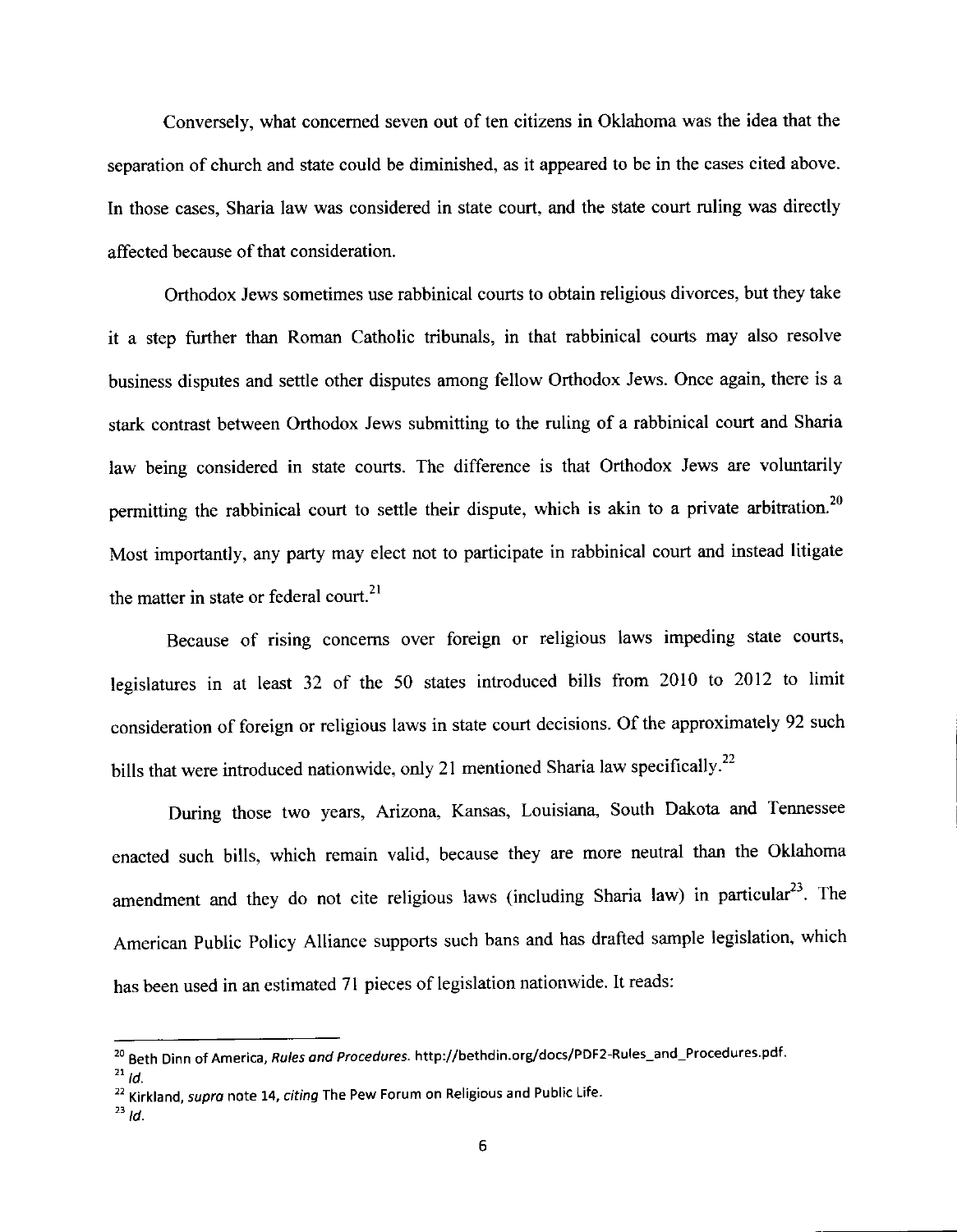Any court, arbitration, tribunal, or administrative agency ruling or decision shall violate the public policy of this state and be void and unenforceable if the court, arbitration or tribunal or administrative agency bases its rulings or decisions in the matter at issue in whole or in part on any law, legal code or system that would not grant the parties affected by the ruling or decision the same fundamental liberties, rights and privileges granted under the U.S. and [State] constitutions, including but not limited to due process, freedom of speech or press, and any right of privacy or marriage as specifically defined by the constitution of this state. $24$ 

Critics of these bills argue that they violate the Free Exercise Clause of the First Amendment, that their purpose is bigoted and that they burden the practice of religious faith.<sup>25</sup>

Currently, in the United States, laws that burden religious freedom or practice are held to the "strict scrutiny" standard of review. Strict scrutiny has a two prong test: (l) is there <sup>a</sup> compelling govemment interest in the law at issue; and (2) is the law necessary to achieve that compelling interest. The threshold question applied to such cases is whether the end sought is sufficiently important to justify the harm to the affected group. In strict scrutiny cases, the law must be the least restrictive alternative available.<sup>26</sup>

#### A. Our Nation's Legal History

In order to understand freedom of religion in the United States, it is important to look back at the judicial history of our developing country to determine how religious freedoms have been both challenged and protected over the years.<sup>27</sup>We now have a strict scrutiny standard of review for cases that impede on religious freedom, but that was not always the case. The road to get where we are now was fraught with challenge, and at times, ambiguity; and through it all, there was a whole lot of controversy.

<sup>&</sup>lt;sup>24</sup> Id., citing American Public Policy Alliance.

<sup>&</sup>lt;sup>25</sup> (no author listed) The Best of a Bad Lot: Compromise and Hybrid Religious Exemptions, 123 HARV. L. REV. 1494, n.1(2010).

<sup>&</sup>lt;sup>26</sup> Church of Lukumi Babalu Ave. v. City of Hialeah, 508 U.S. at 578.

<sup>&</sup>lt;sup>27</sup> A brief explanation of landmark decisions is provided to delineate the ideology of the United States Supreme court throughout our nation's history. some of the cases were overturned by subsequent decisions.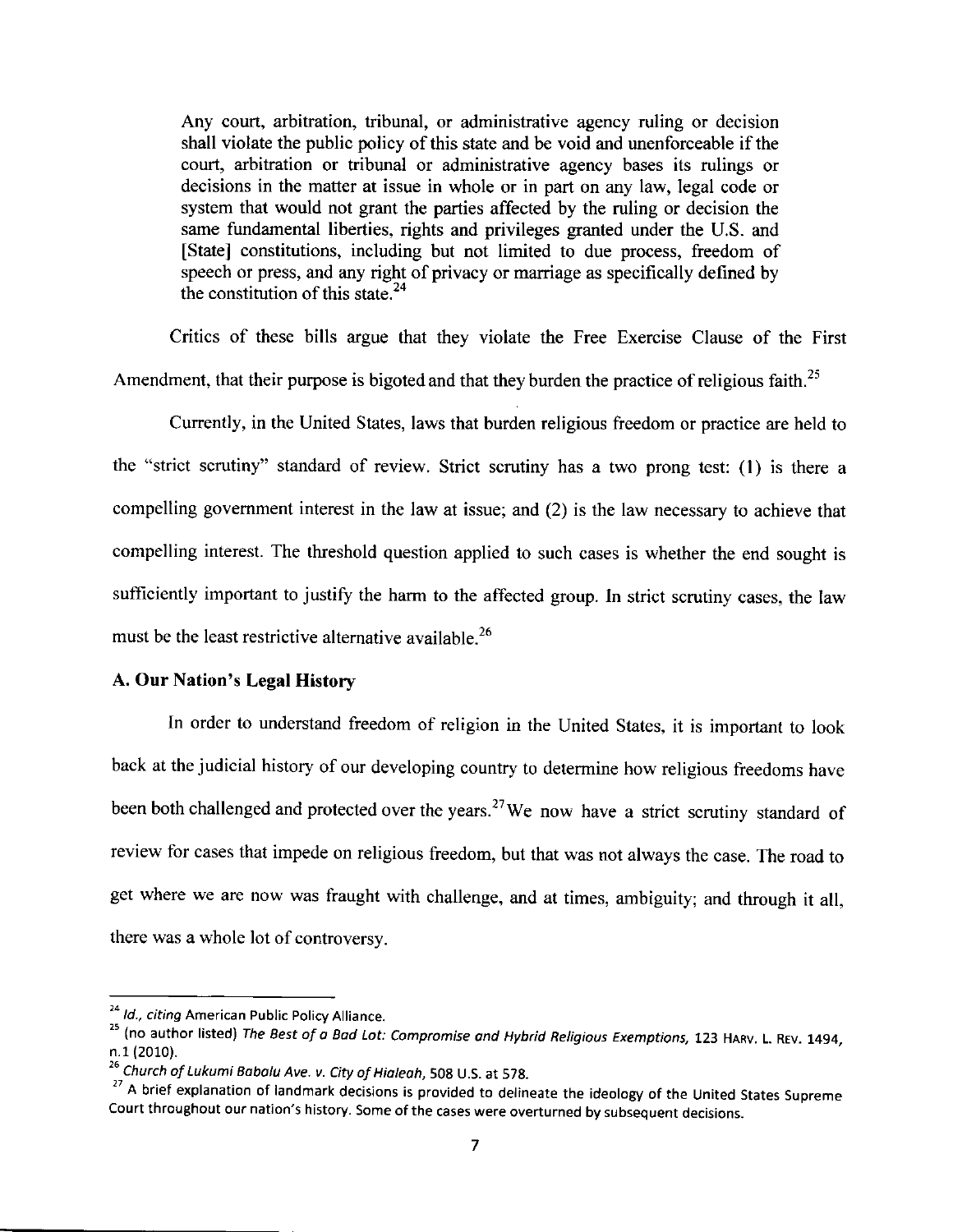The crucial inquiry has always been distinguishing between acts dictated by religious precepts—which can be protected as dictated by a religious normative system competing to the one imposed by the state-and those that other countervailing considerations render unjustifiable. What justifies the protection is the idea that religious obligations are a form of imperative moral obligations; in other words, there seems to be a conflict of moral duties in this case. Although very sensitive to the protection of freedom of religion, the Supreme Court has not gone as far as accepting polygamy on the basis of religious belief. $^{28}$ 

In Reynolds v. United States,<sup>29</sup> the United States Supreme Court upheld bigamy laws upon a challenge from Mormons, who claimed that polygamy is a religious duty. The rationale for this decision was that Congress may reach actions in violation of social duties or good order. The Cout held that polygamy leads to a patriarchal principle, which, when applied to large communities, fetters people in stationary despotism. The Court went on to rule that laws may not interfere with belief and opinion. but they may interfere with practice; and "to permit this would be to make the professed doctrines of religious belief superior to the law of the land, and in effect, permit every citizen to become a law unto himself. Govemment could exist only in name under such circumstances."<sup>30</sup> This ruling has never been overturned; and thus, polygamy is still illegal.

The underlying rationale in Reynolds applies to Sharia law, as well. Just as Mormons are welcome to practice their faith so long as that practice does not violate social duty or good order, and just as Catholics must obtain a civil divorce or annulment rather than just a religious one, Muslims are welcome to practice their faith, but they are not permitted to place Sharia law above state or federal law.

<sup>&</sup>lt;sup>28</sup> Tourkochoriti, supra note 9, at 815, nn. 141-142.

 $29$  Reynolds v. United States, 98 U.S. 145 (1878).

 $^{30}$  *ld.* at 167.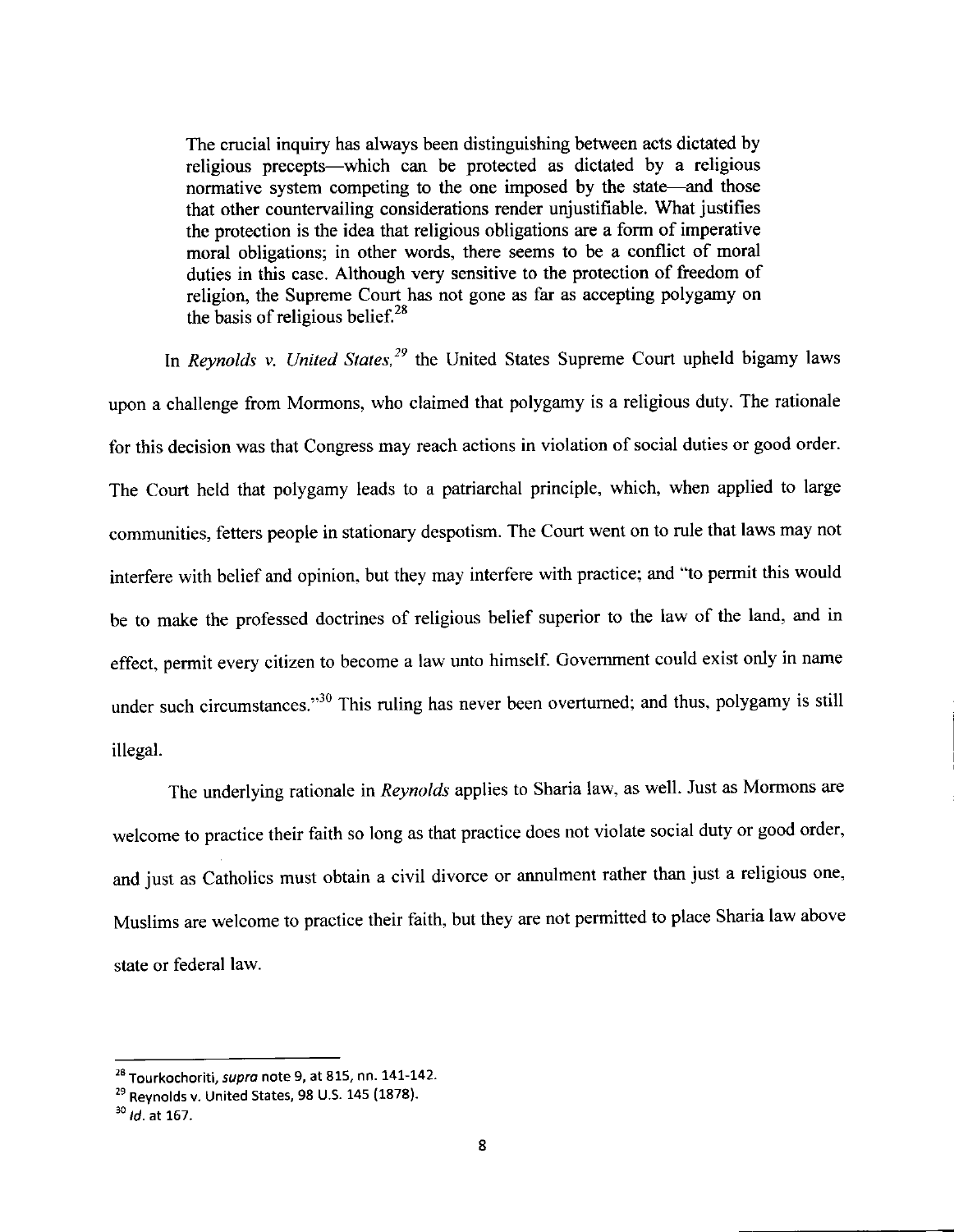In Braunfeld v. Brown<sup>31</sup>, the Supreme Court upheld "Blue Laws", which mandated that stores close on Sundays. The challenge was brought by an Orthodox Jew, who argued that because his Sabbath was Saturday, if the State forced him to close on Sundays, he would be placed at such a severe disadvantage that he would be put out of business. The Court rejected this claim, because Sunday closings did not force the challenger to embrace a religion, nor did they hold him criminally responsible for the practice of his religion. The Blue Laws only made the practice of his religion more expensive. The Court went on to say that there are secular reasons for Blue Laws, and to strike legislature which has only an indirect burden on religion would radically restrict the operating latitude of the legislature. "lt cannot be expected, much less required, that legislators enact no laws regulating conduct that may, in some way, result in economic disadvantage to some religious sects and not to others because of the various practices of different religions." $32$ 

On the complete opposite end of the spectrum is the matter of Sherbert v. Verner<sup>33</sup>, (which currently applies to federal law but not state law), which was brought by a person who was fired from her job because she refused to work on Saturday, because it was her Sabbath. The state argued that if an employee was permitted to collect unemployment benefits for that reason, the state would be open to a multitude of fraudulent claims. The United States Supreme Court ruled in favor of the employee, and held that a person who gets fired because Saturday is her Sabbath is entitled to unemployment benefits; and the state may not apply eligibility provisions so as to constrain a worker to abandon her religious convictions respecting a day of rest.<sup>34</sup> The Court distinguished this case from Braunfield, because in that case, it was determined that there

 $\frac{31}{32}$  Braunfeld v. Brown, 366 U.S. 599 (1961).<br> $\frac{32}{1}$  Id.at 606.

<sup>&</sup>lt;sup>33</sup> Sherbert v. Verner, 374 U.S. 398 (1963).

 $34$  *ld.*at 410.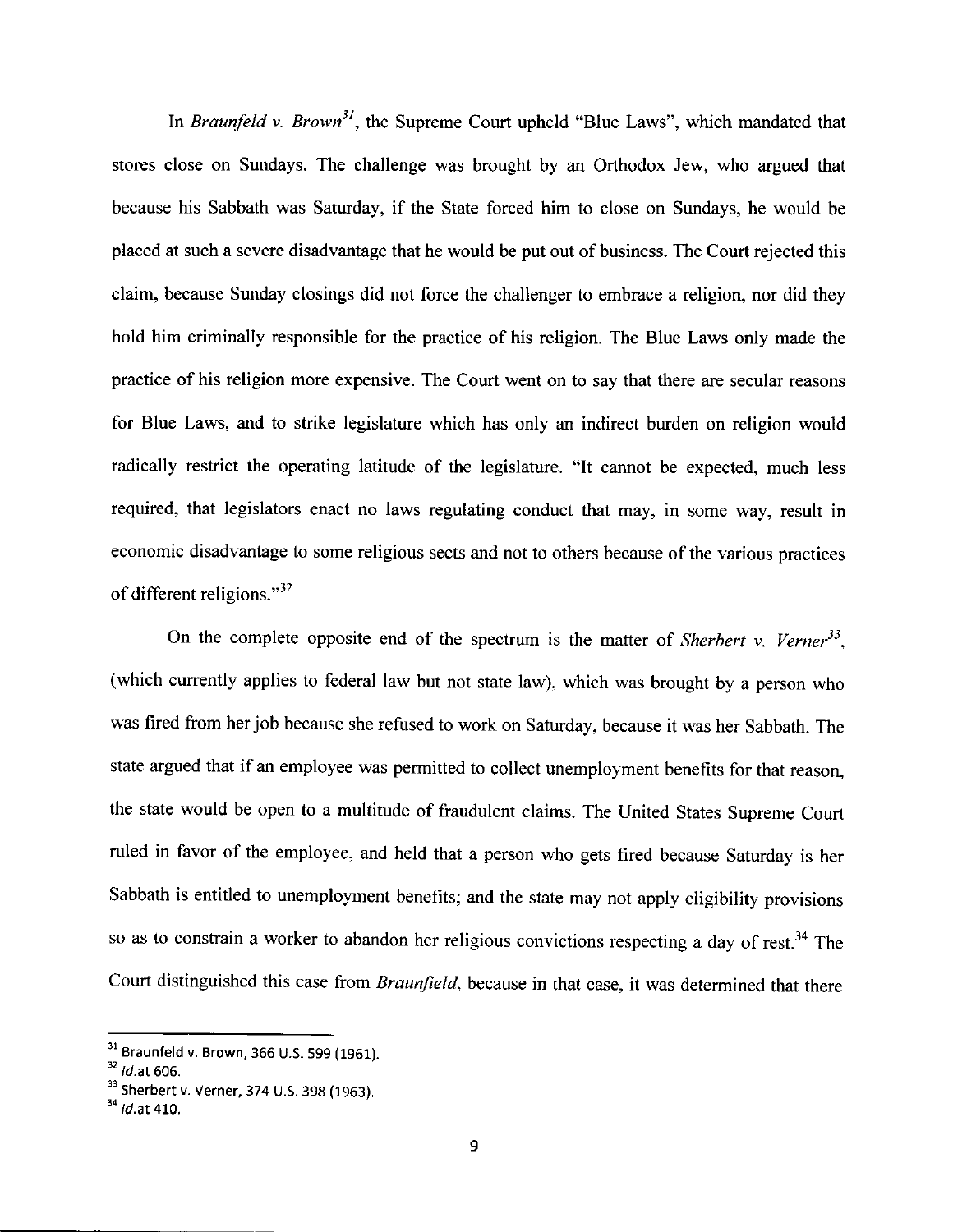was a compelling state interest in providing a uniform day of rest for employees. In Sherbert, the Court ruled that the state failed to show there was no alternate method to battling fraudulent claims.<sup>35</sup>

Sherbert was followed in a string of subsequent cases: Thomas v. Review Board,<sup>36</sup> wherein the Supreme Court ruled in favor of a Jehovah's Witness who quit his job in a munitions factory because of his opposition to war; *Hobbie v. Unemployment Appeals Comm.*<sup>37</sup>, where the Supreme Court ruled in favor of a person whose religious views changed during her employment, which caused her to lose her job when she would no longer work on her Sabbath; and Frazee v. Ill. Emp. Security Dept.,<sup>38</sup> wherein the Supreme Court ruled in favor of a person who held Sabbath even though he was not part of a specific church. The Court held that his belief was sincere and religious in nature, so his claim was valid under Sherbert.

"The Supreme Court has held that ways of life may be interposed as a barrier to reasonable state regulation if they are rooted in religious belief and not only on purely secular considerations. The rights of the Amish community to educate its members and to instill in them a way of life, which is different from the one taught in public schools, was considered significant enough to outweigh the state interest to compulsory high school education for its citizens,"<sup>39</sup> in the matter of Wisconsin v. Yoder.<sup>40</sup> In Yoder, the United States Supreme Court determined that Wisconsin's interest in universal education failed under the strict scrutiny standard of review. Yoder was centered on an Amish family's challenge to a Wisconsin state law that required children to attend high school. The Court ruled in favor of the Amish family, holding "only those

<sup>&</sup>lt;sup>35</sup> Sherbert, 374 U.S. at 407.

<sup>36</sup> Thomas v. Review Board, 450 U.S. 707 (1981).

<sup>&</sup>lt;sup>37</sup> Hobbie v. Unemployment Appeals Comm., 480 U.S. 136 (1987).

<sup>&</sup>lt;sup>38</sup> Frazee v. III. Emp. Security Dept., 489 U.S. 829 (1989).

<sup>&</sup>lt;sup>39</sup> Tourkochoriti, supra note 9, at 813.

<sup>&</sup>lt;sup>40</sup> Wisconsin v. Yoder, 406 U.S. 205 (1972).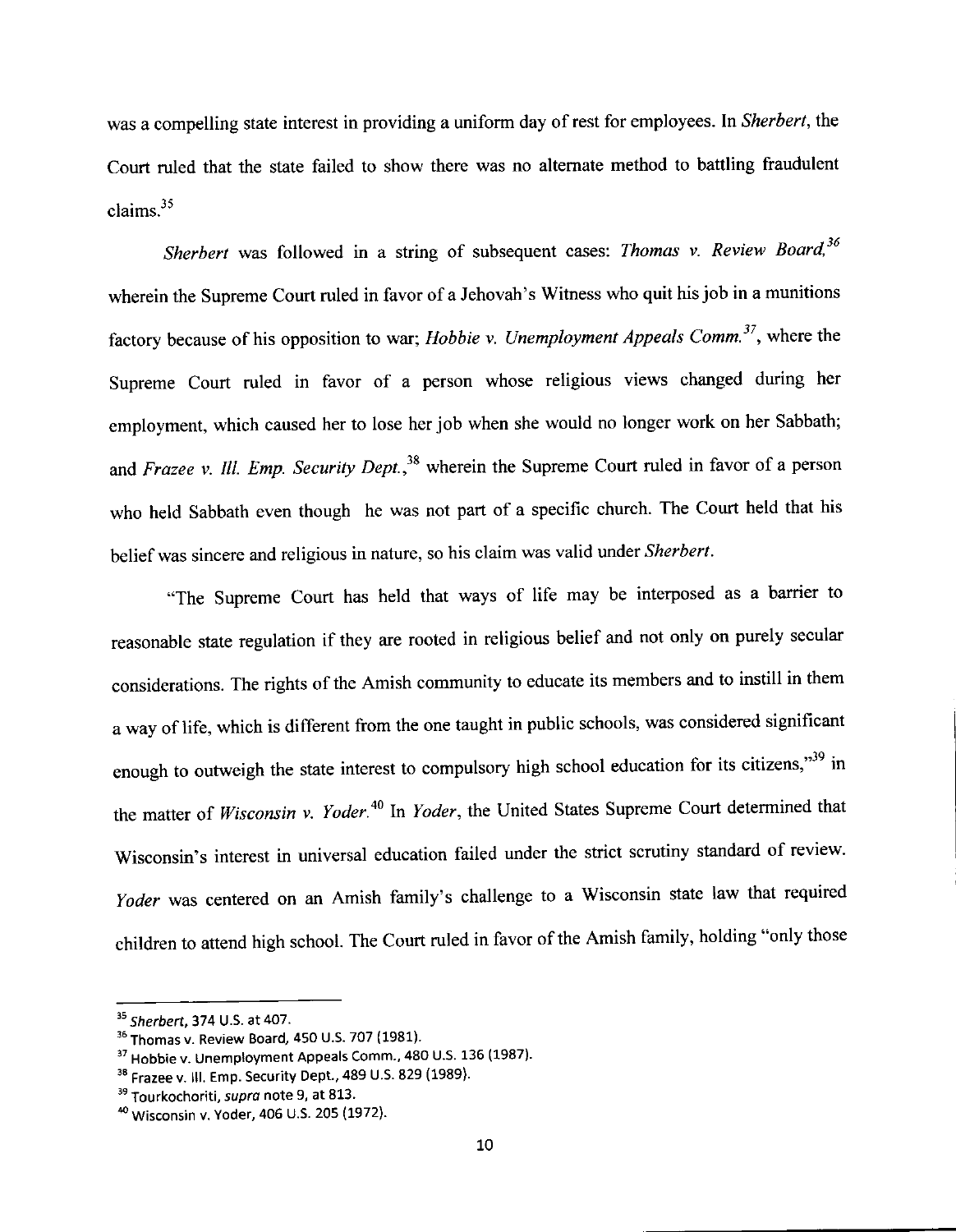state interests of the highest order and those not otherwise served can overbalance claims of free exercise."<sup>41</sup> The Court based this decision on the determination that the Amish way of life was not merely a personal preference, but one of deep religious conviction, shared by an organized group and intimately related to daily living. $42$ 

One expert testified, that compulsory secondary schooling could "ultimately result in the destruction of the Old Order Amish church community as it exists in the United States."<sup>43</sup> Conversely, counsel for Wisconsin argued that the Amish way of life fostered ignorance; but that claim failed, because the Court held that the Amish community has been a highly successful social unit, whose members are productive and law-abiding.<sup>44</sup> The State further argued that children may choose to leave the Amish community, and then would be ill-equipped for life outside of that community. This claim also failed, because the Court found it to be highly speculative. The Court went on to say that there was nothing in the record to suggest that the Amish qualities of reliability, self-reliance and dedication to work would fail to find ready markets.<sup>45</sup> Overall, the Court determined that it was incumbent on the State to show with more particularity how its admittedly strong interest in compulsory education would be adversely affected by granting an exception to the Amish. $46$ 

Although the United States Supreme Court granted an exception to the Amish with regard to compulsory education, they refrained from granting the Amish an exception from paying Social Security tax, in the matter of United States v. Lee.<sup>47</sup> In Lee, an Amish employer claimed that he should be exempted from paying Social Security tax for his employees on

 $44$  *Id.at* 236.

 $^6$  Id.at 236.

 $41$  Yoder, 406 U.S. at 215.

 $^{42}$  *ld.*at 216.<br> $^{43}$  *ld.*at 212.

 $45$  *Id.* at 224.

 $^{47}$  United States v. Lee, 455 U.S. 252 (1982).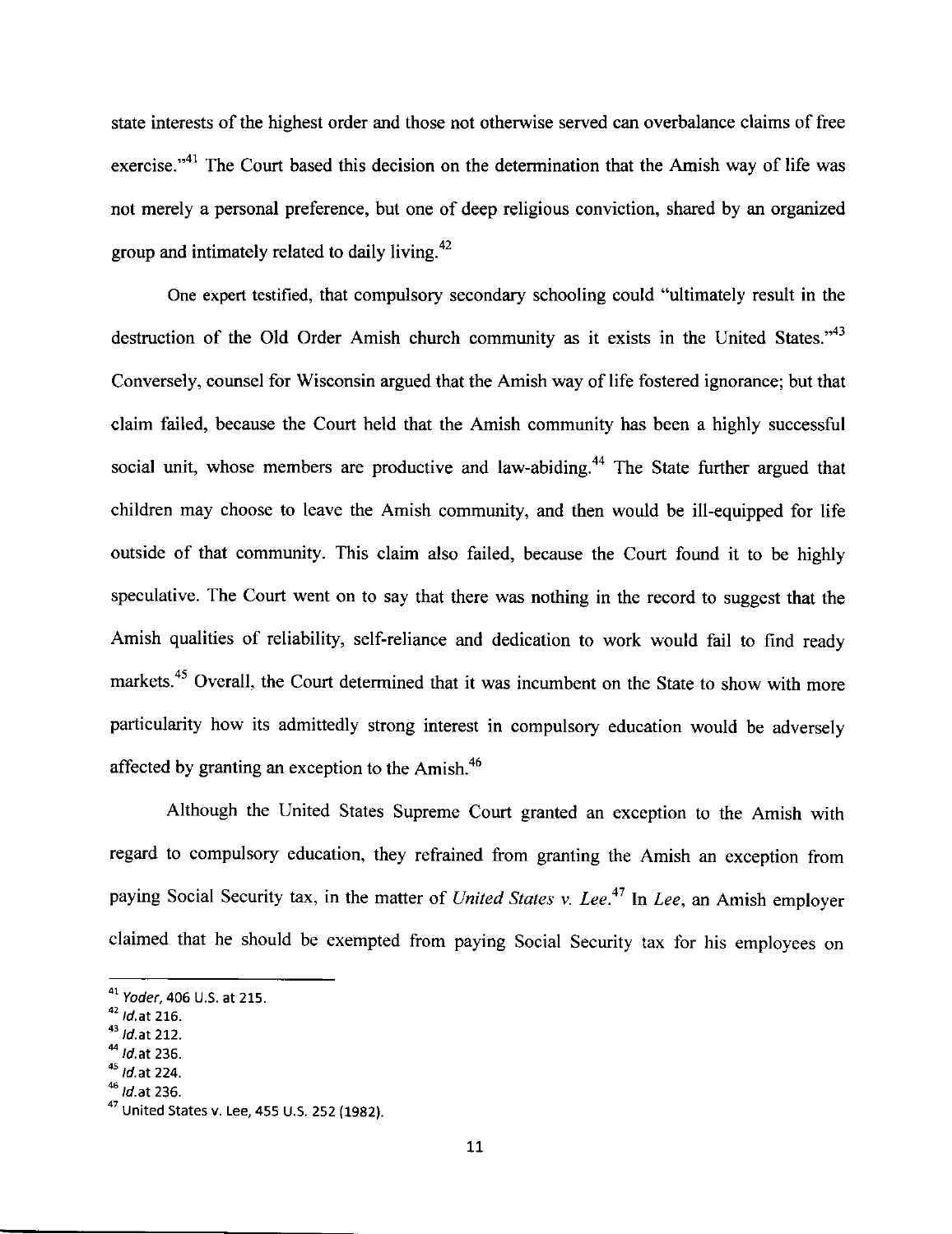religious grounds, because the Amish believe that it is sinful not to provide for their own elderly. In this case, the heightened scrutiny standard of review applied (rather than strict scrutiny), because the act of paying taxes does not impede one's ability to practice his religion. Therefore, the State was charged with justifying a limitation on religious liberty by showing that the act of paying Social Security tax was essential to accomplish an overriding governmental interest.<sup>48</sup>

The United States Supreme Court determined that mandatory participation in the Social Security system was indispensable to the fiscal viability of the system, and therefore the State's burden had been met.<sup>49</sup> Yoder was distinguished in Lee because "it would be difficult to accommodate the comprehensive social security system with myriad exceptions flowing from a wide variety of religious beliefs."<sup>50</sup>

At times, the United States Supreme Court has been faced with the very complex question of whose rights shall prevail as the most indispensable. In such instances, where religion and race have been at odds. the Court has ruled against granting a religious exception. Such was the case of *Bob Jones Univ. v. United States*,<sup>51</sup> wherein the IRS denied a tax exemption to educational institutions that engaged in race discrimination, even though said institutions claimed the discrimination was required by their religious beliefs. The Court held that there is an overriding State interest in eliminating racial discrimination.

Deference to military regulations was placed above the right to free exercise in the matter of Goldman v. Weinberger,<sup>52</sup>wherein an Orthodox Jewish air force clinical psychologist challenged a disciplinary action against him for wearing a yarmulke, in violation of military dress regulations. The United States Supreme Court held that deference to military regulations

<sup>&</sup>lt;sup>48</sup> Lee, 455 U.S. at 257.

 $^{49}$  *Id.* at 264.

 $50$   $\overline{d}$ .

 $51$  Bob Jones Univ. v. United States, 461 U.S. 574 (1983).

<sup>52</sup> Goldman v. Weinberger, 475 U.S. 503 (1986).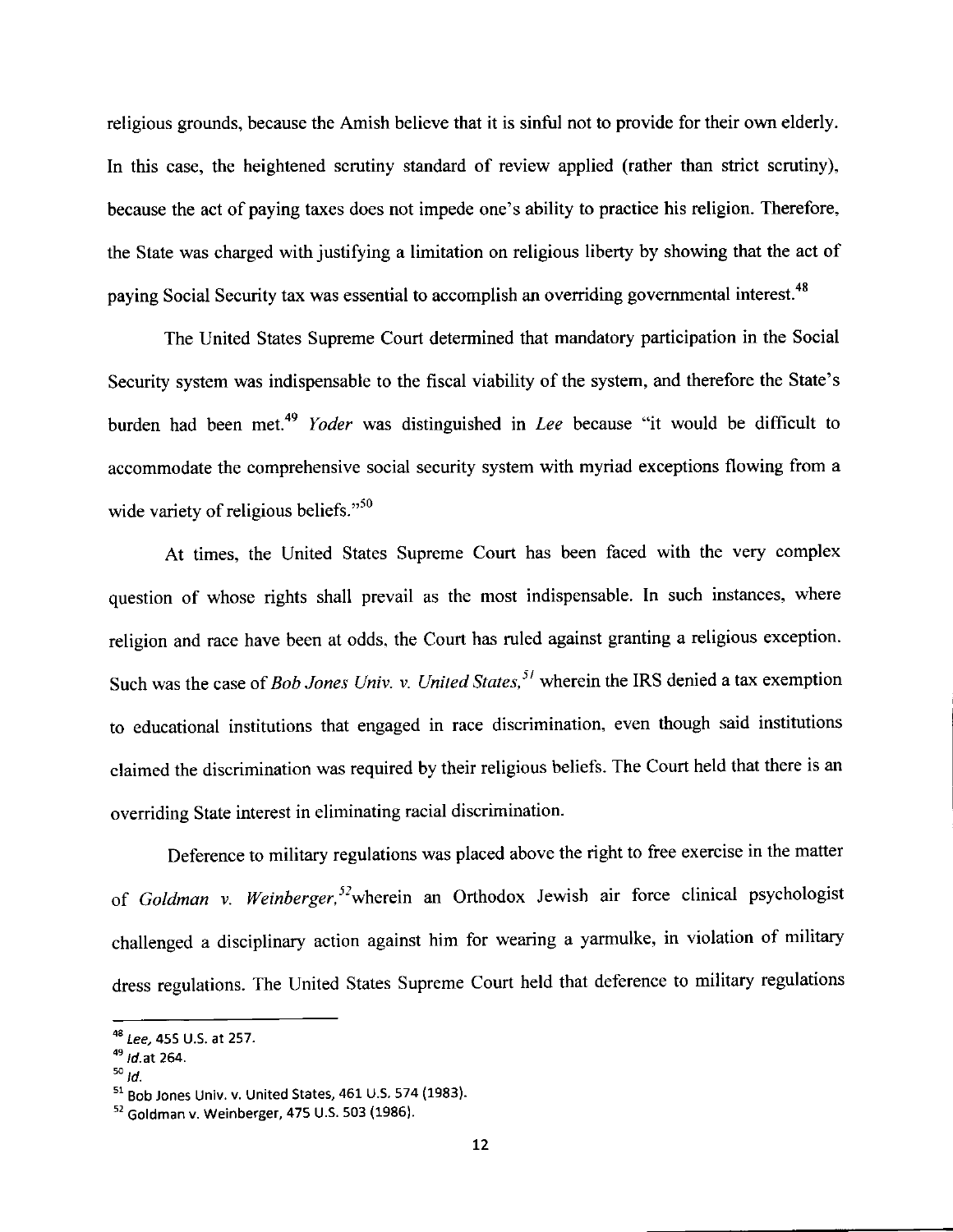overrode an Orthodox Jew's right to wear a yarmulke; and the interest in subordinating personal preferences to the group mission was sufficient to place military protocol above deference to religion.

The State's interest overrode that of free exercise in Lyng v.  $NW$  Indian Cemetery Protection Assn.,<sup>53</sup> when American Indian tribes challenged the Forest Service's plan to build a road and permit timber harvesting in an area of forest considered sacred and utilized by Indian tribes for religious purposes. The United States Supreme Court rationalized this decision by stating that government cannot operate if it is required to satisfy everyone's religious needs. The First Amendment applies to everyone equally and citizens cannot veto public programs that do not prohibit religion.<sup>54</sup> The land at issue in this case belonged to the government, not the tribes. Therefore, the tribes could not prohibit the government from utilizing its own land. Strict scrutiny did not apply in this case, since the action at issue was being taken by the govemment, rather than the govemment ordering a citizen to act.

In 1990, the very controversial case of *Unemployment Division v. Smith*<sup>55</sup> was decided. The respondents in the case were fired from their employment because they ingested peyote for sacramental purposes at a ceremony of the Native American church, of which both were members. When they applied for unemployment benefits, they were rejected, since they were fired for "misconduct". Respondents based their argument on the precedent set by sherbert, Thomas and Hobbie, in which the Court held that "a State could not condition the availability of unemployment insurance on an individual's right to forego conduct required by his religion."<sup>56</sup>

<sup>53</sup> Lyng v. NW Indian Cemetery Protection Assn., 485 U.S. 439 (1988).

 $54$  *Id.* at 452.

 $55$  Unemployment Division v. Smith, 494 U.S. 872 (1990).

 $<sup>56</sup>$  *Id.at* 876.</sup>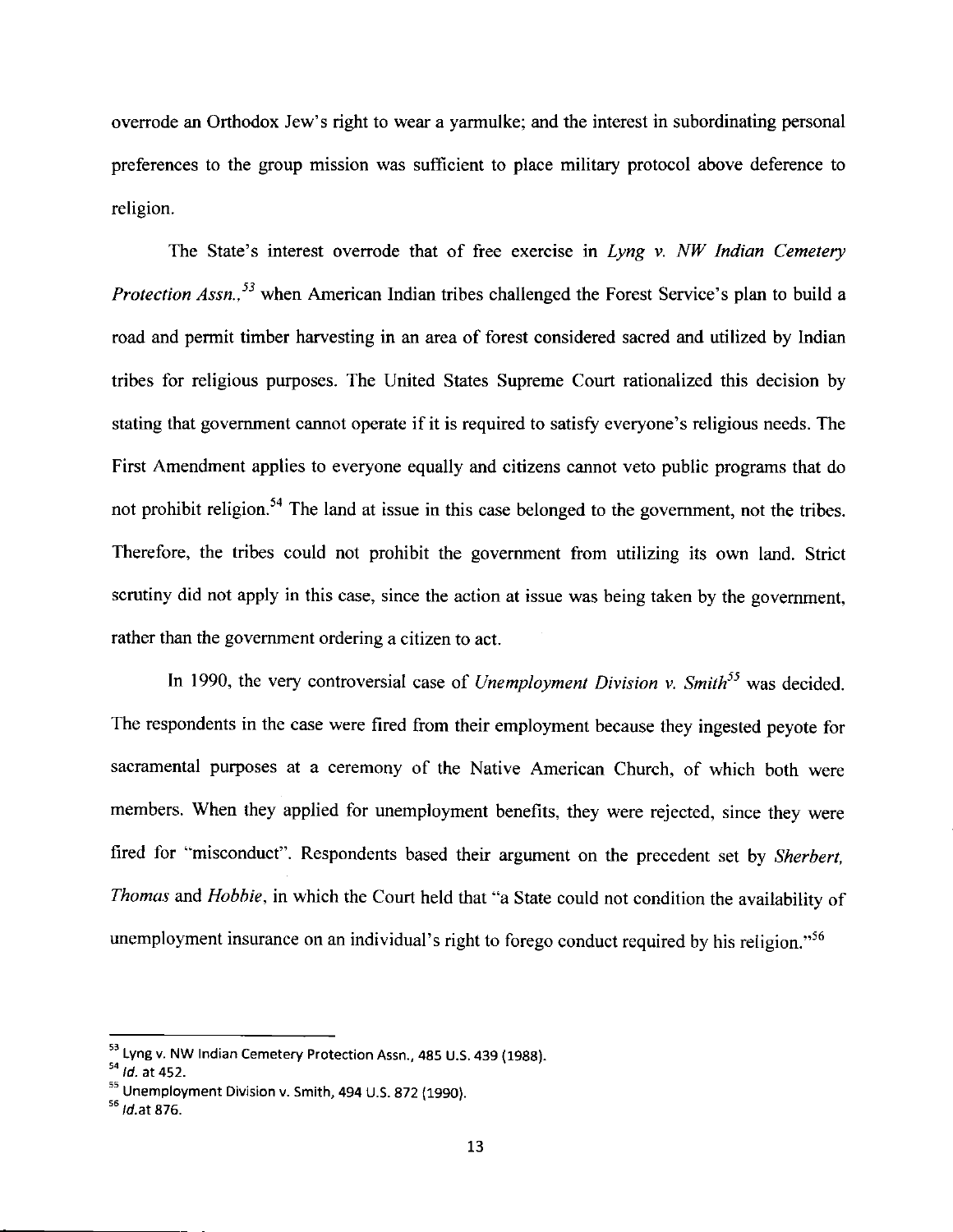The Court distinguished the earlier cases because "the conduct at issue in those cases was not prohibited by law."<sup>57</sup> Since it was unlawful to use peyote, even for religious purposes, in Oregon, the question presented in the case became whether that prohibition was lawful under the Free Bxercise Clause. The Court determined that the peyote ban was a neutral law of general applicability, and thus was subject to a rational basis review, rather than a strict scrutiny review. Under the "rational basis test", there is a two prong criteria: (1) does the government have a legitimate interest; and (2) is the law a rational way to achieve that interest?<sup>58</sup>

The Court held that the use of forbidden substances in religious rituals could not be protected by the First Amendment. Thus, Smith appears to reaffirm the principle of equal treatment between religion and non-religion, unless, as the Court insists, the religiously motivated action involves "the Free Exercise Clause in conjunction with other constitutional protections, such as freedom of speech and of the press..."<sup>59</sup> "In an effort to make the central holding of Smith appear consistent with precedent, the Smith majority explained away certain prior free exercise cases in which the Court had held that religious objectors were entitled to an exemption from a generally applicable law."<sup>60</sup> The Court instead distinguished them from this case on the ground that they had involved a "hybrid situation", in which the free exercise right was combined with some other constitutional claim.<sup>61</sup> "The present case does not present such a hybrid situation, but a free exercise claim unconnected with any communicative activity or parental right. $^{102}$ 

 $57$   $id$ 

 $58$  *ld.* at 879.

<sup>&</sup>lt;sup>59</sup> Tourkochoriti, supra note 9, at 816, nn. 157-158.

<sup>&</sup>lt;sup>60</sup> James G. Dwyer, The Good, the Bod ond the Ugly of Employment Division v. Smith for Fomily Law, 32 CORDOZO L. REv. 1782 (2011).

<sup>61 123</sup> HARV. L. REV. 1494, supra note 25, at 1495.

 $62$  Smith, 494 U.S. at 882.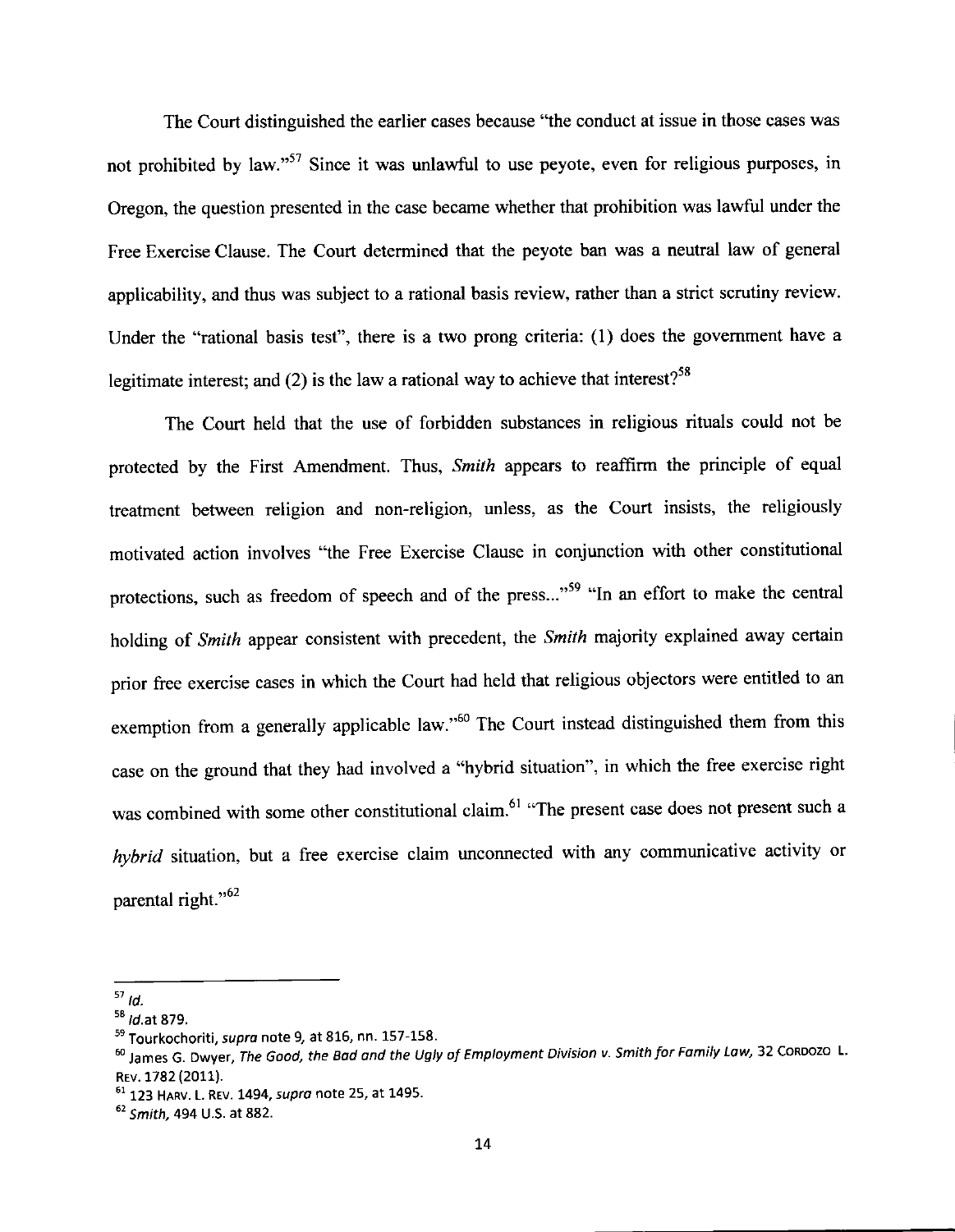The Court likewise distinguished the seminal case of *Sherbert v. Verner* as having involved a unique context: because eligibility for unemployment compensation was based on a statutory "good cause" standard — which compensation was based on a statutory good cause standard — which<br>necessarily required a case-by-case "governmental assessment of the reasons for the relevant conduct"- a "mechanism for individualized exemptions" was already in place in such cases. Accordingly, the state could not then "refuse to extend that system to cases of 'religious hardship' without compelling reason." $63$ 

The Court compared the respondents' conduct in *Smith* to that of polygamy, as decided in Reynolds, because both involved conduct which was illegal. However, even though both actions were illegal, the Court refrained from deciding Smith quite as absolutely as it decided Reynolds. In Reynolds, the Court held that it was permissible for Congress to prohibit polygamy<sup>64</sup>; and in doing so, polygamy became illegal nationwide. In Smith, the Court held that states could, if they chose to, permit peyote to be consumed during religious exercise; however, states were not compelled to do so. The Court ruled that ultimately, the determination whether to carve out <sup>a</sup> religious exception should be left to the political processes of each state.<sup>65</sup>

## B. The Current Standard in Free Exercise Jurisprudence

Just three years after the Smith holding, the Supreme Court decided the case of Church of Lukumi Babalu Ave. v. City of Hialeah.<sup>66</sup> Lukumi is the current threshold case in the United States, and it went further in protecting free exercise than many thought the court ever would.

The religion at the center of *Lukumi* was Santeria, which involves a high devotion to spirits (refened to as orishas). Those who practice Santeria believe that orishas are powerful but not immortal, and they require animal sacrifice for their survival.<sup>67</sup>

 $^{63}$  123 Harv. L. Rev. 1494, supra note 25, at 1500.

 $64$  Reynolds v. United States, 98 U.S. 145 (1878).

 $<sup>65</sup>$  Unemployment Division v. Smith, 494 U.S. 872 (1990).</sup>

<sup>&</sup>lt;sup>66</sup> Church of Lukumi Babalu Ave. v. City of Hialeah, 508 U.S. 520 (1993).

 $<sup>67</sup>$  *Id.at* 525.</sup>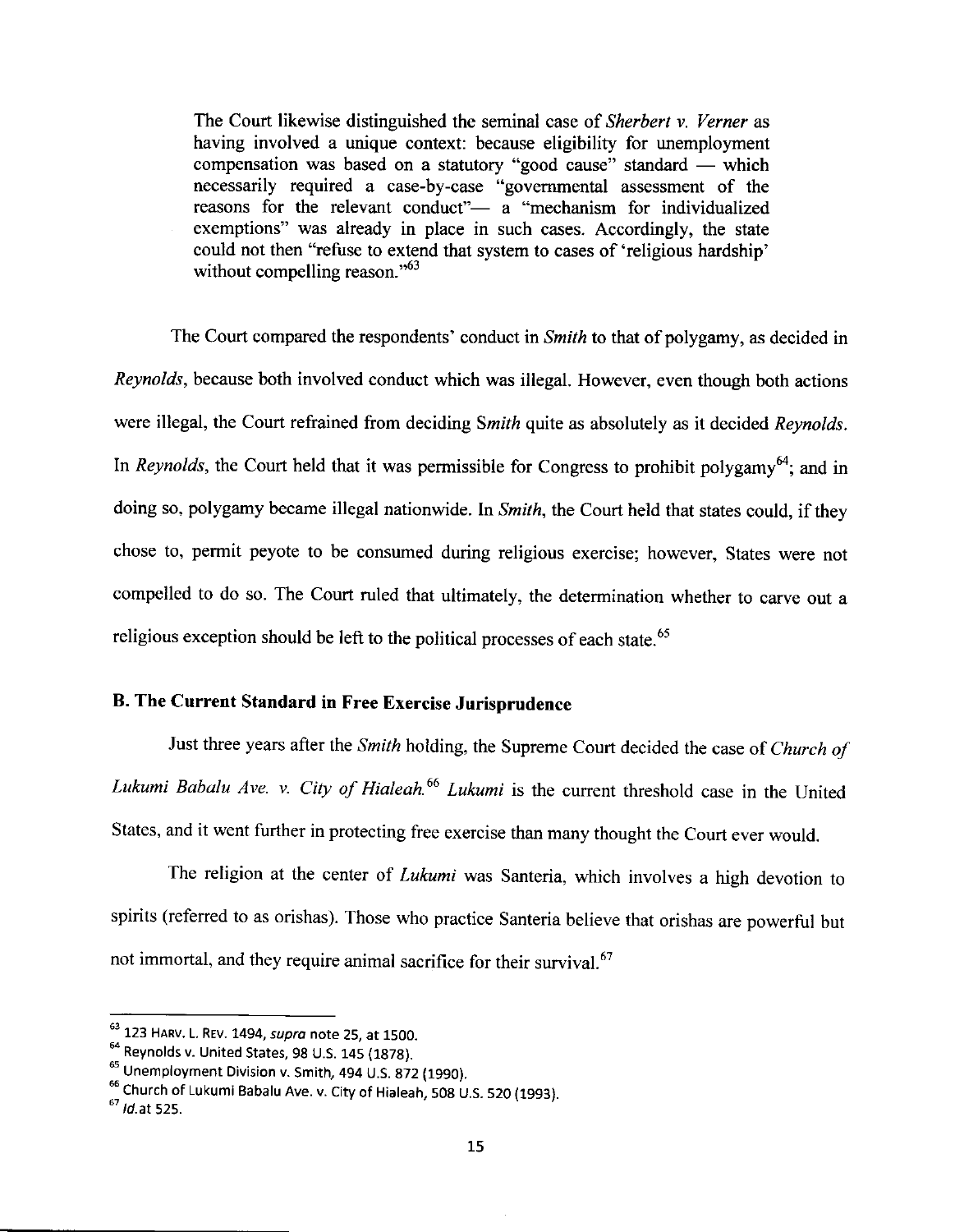In response to the Church of Lukumi Babalu opening in the City of Hialeah, the City passed Ordinance 87-52, which made it illegal to unnecessarily kill, torment, torture or mutilate an animal in a public or private ritual or ceremony not for the primary purpose of food consumption. The Ordinance prohibited slaughter outside of areas designed for slaughterhouse use. The Ordinance does not specifically mention Santeria, and the City claimed it was enacted to protect animals. However, at the public meeting wherein the ordinance was discussed, Santeria was specifically mentioned, and worshippers of the religion were criticized and mocked by the Town Council.<sup>68</sup>

The case made it to the United States Supreme Court, which held that "a law burdening religious practices that is not neutral or not of general application must undergo the most rigorous of scrutiny...where government restricts only conduct protected by the First Amendment and fails to enact feasible measures to restrict other conduct producing substantial harm or alleged harm of the same sort, the interest given in justification of the restriction is not compelling."<sup>69</sup> The Court determined that the focus should be on the effect of the law in question, rather than the wording or the motive; and even if the government interest is compelling, if the law is overbroad or underinclusive, it will not survive judicial scrutiny. Therefore, the Court ruled in favor of the Church and found the Ordinance to be unconstitutional.<sup>70</sup>

The above cases, when read in chronological order (as they are listed herein), show <sup>a</sup> judicial system that places free exercise of religion on a very high pedestal. No one religion can be singled out as unlawful; and over the course of our history, nearly every religion has had its free exercise curtailed at one point or another, if a compelling State interest was at issue, and the

<sup>&</sup>lt;sup>68</sup> Church of Lukumi Babalu Ave., 508 U.S. at 541-542.

 $^{69}$  Id. at 546-547.

 $10^{70}$  *ld.* at 579-580.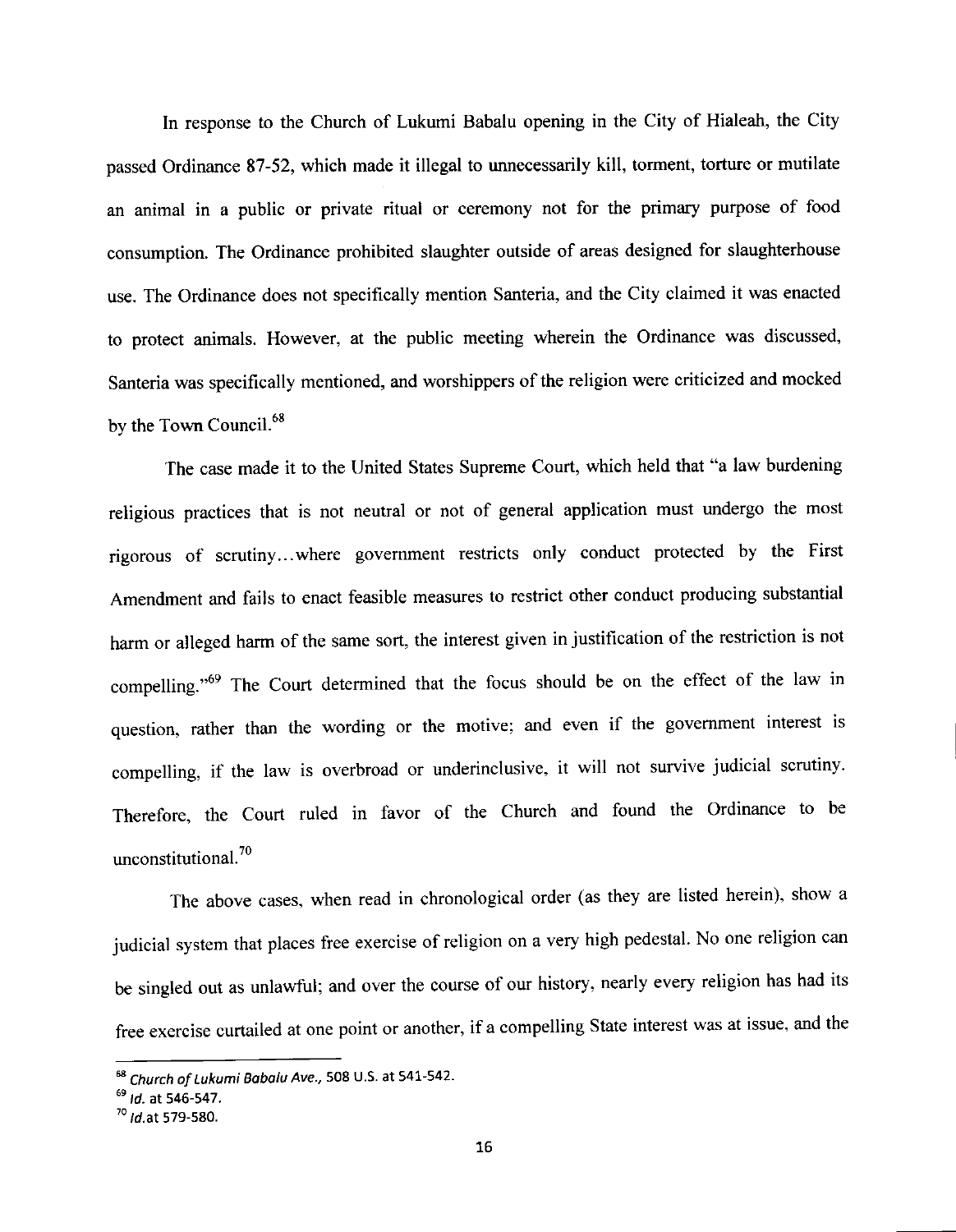law in question was essential to that compelling State interest. Overall, the only things that seem to "win out" over free exercise are things that affect the population as a whole, such as use of a highway that the govemment wishes to build, social security for the elderly, deference to the military and national security

In the wake of the September 11, 2001 attacks on America, national security has at times been at odds with individual rights. This issue was the center of much debate when Florida revoked the driver's license of a Muslim woman named Sultaana Freeman, because she was wearing a niqab, covering all but her eyes, in the photo identification. The State asked Ms. Freeman to have her photo retaken, with her face visible, and she refused. As a result of that refusal, the State revoked her driver's license.<sup>71</sup>

Ms. Freeman sued the state of Florida, claiming it would violate her Islamic beliefs to show her face publicly. Assistant Attomey General Jason Vail argued that Islamic law has exceptions that allow women to expose their faces if it serves a public good, and that arrangements could be made to have Freeman photographed with only women present, to allay her concems about modesty. Prosecutors also argued that allowing people to cover all but their eyes in their identification photos could allow terrorists to hide their identities.<sup>72</sup>

The Florida court determined that it would set a dangerous precedent to make a religious exception to the law, because the precedent may be exploited by criminals or terrorists. While acknowledging that Freeman herself "most likely poses no risk to national security", the Court ruled that if full-face coverings were permitted in identification photos, some people might pretend "to ascribe to religious beliefs in order to carry out activities that would threaten lives"

 $^{71}$  The Associated Press, Muslim Woman in Florida Cannot Wear Veil in Driver's License Photo, Judge Rules (June 6, 2003). http://www.vendio.com/mesg/READ.HTMT?NUM=2g&THREAD=1g1OO3\_  $^{\prime\prime}$  ld.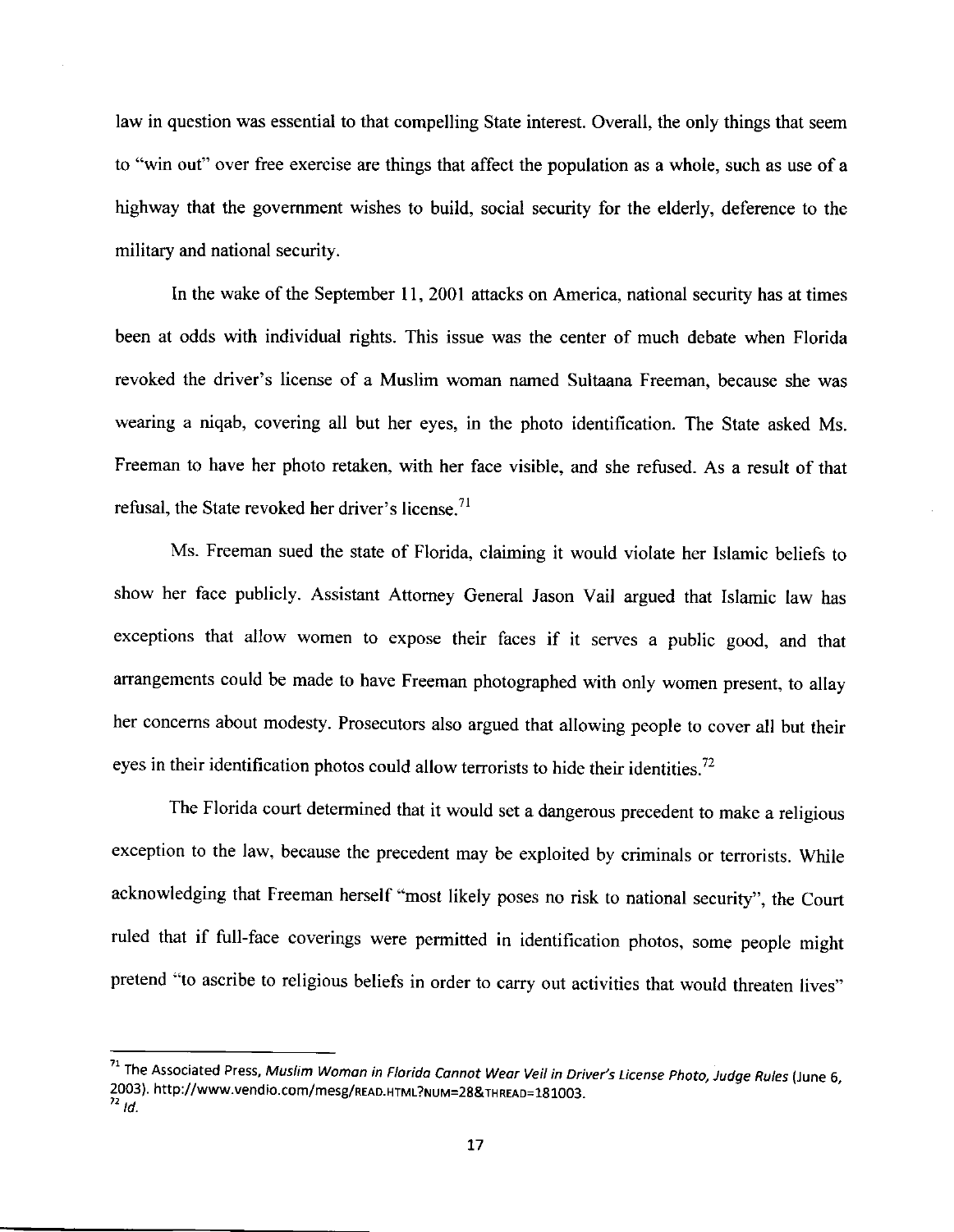and "it would be foolish not to recognize that there are new threats to public safety, including both foreign and domestic terrorism."<sup>73</sup>

Interestingly, Florida is not alone in requiring motorists to have a photo identification in which their full face is shown. In many states, including California, drivers are permitted to wear a head scarf in their identification photo, but they are not permitted to cover their face.<sup>74</sup>

Although many states have laws similar to the Florida law discussed above, there have been very few challenges to those laws. What made the Florida case unique was that Florida openly acknowledged that the law was being strictly enforced due to the September 11, 2001 attacks against the United States, and the Muslim woman who challenged it claimed that it violated her right of free exercise. Because of the timing of the case and the fact that Courts must be sensitive to law abiding Muslims and careful not to enforce an anti-Muslim sentiment, while also being very cognizant of the security threats facing our country, this case became national news.

It is important to understand the evolution of legal precedent in the United States when determining whether the Freeman case was correctly decided. When reading through the chronology of cases provided herein (which, admittedly, are only a small percentage of the precedent-setting landmark cases that involve free exercise), it becomes apparent that the Courts are careful to protect the First Amendment right to free exercise; and that the right will only be curtailed when the State's interest in enforcing a law that limits it is compelling. Given the gravity of our national security crisis, combined with the fact that it is impossible to determine who is underneath a veil in a photo, the Florida court fairly ruled that the State's interest in

 $^{73}$  Id.

 $74$  John-Thor Dahlburg & Anna M. Virtue, Veil Barred from ID Photos, Judge Says (June 7, 2003). http://www/sfgate.com/news/article/Veil-barred-from-ID-photos-judge-says-2571131 php.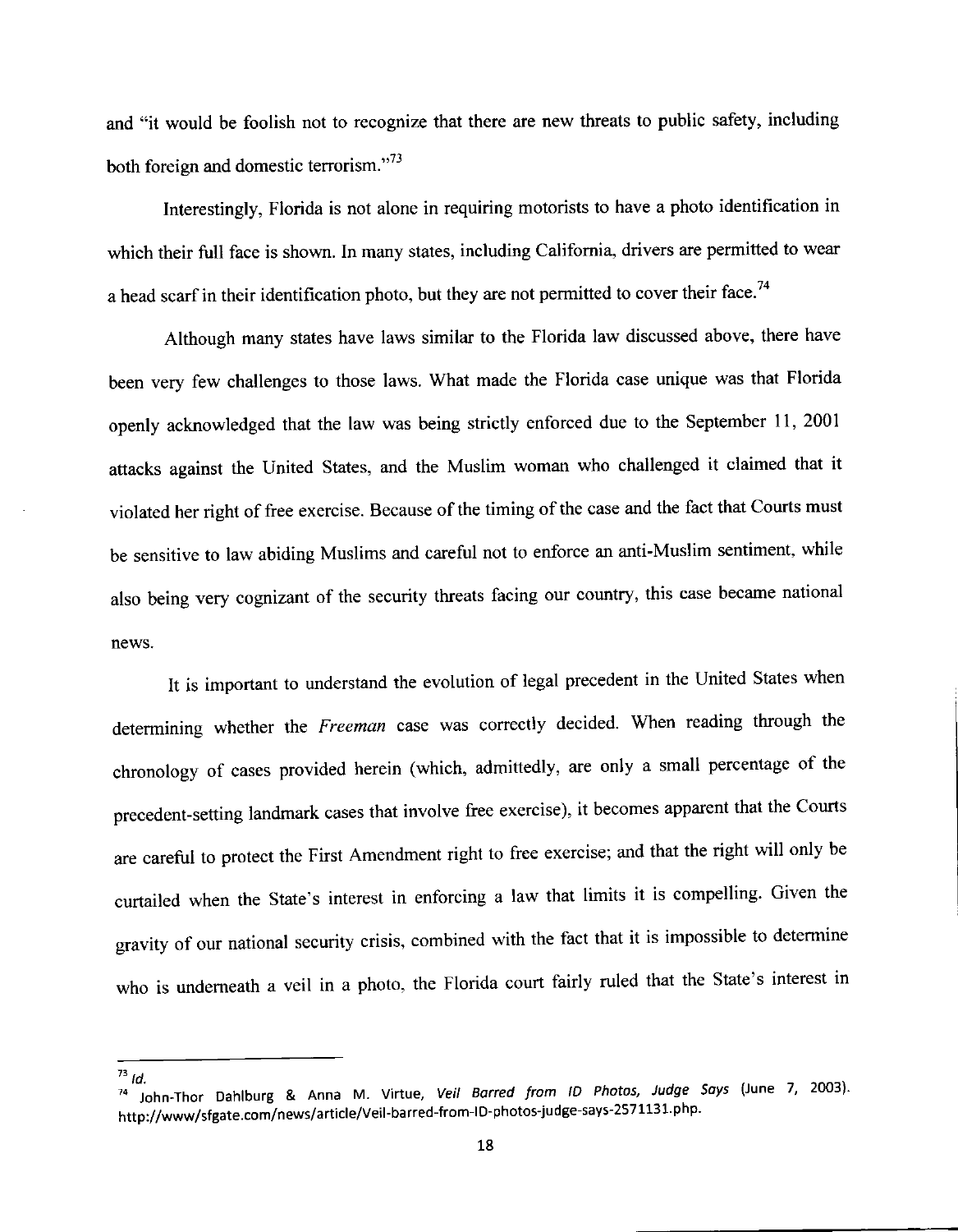banning facial coverings in driver's license photos is compelling. Ms. Freeman was not discriminated against by the State of Florida.

This rationale was summarized perfectly in LIBERTY OF CONSCIENCE:

"[T]here has been no massive public outcry against U.S. citizens, residents and visitors who are Muslims; no public demand that they renounce their distinctive articles of dress; and no claim that their visible difference from others, should they refuse to dress 'like everyone else', means that they are somehow threatening or disloyal. Indeed, both striking and reassuring is the lack of First Amendment litigation over the rights of Muslims in America."<sup>75</sup>

The author goes on to discuss the *Freeman* case and states "Here is a case where it seems entirely reasonable for the religious interest to lose... In any case, the prominence and isolation of this truly difficult case show the basic sanity of the U.S. situation conceming Muslim dress and other visible signs of Muslim difference."<sup>76</sup>

Muslims have not been singled out by American laws. That is apparent by the oklahoma amendment being struck down by the Courts, and it is further apparent by a reading of our legal precedent, wherein free exercise rights regarding numerous religions have been considered and rejected for a multitude of reasons, but only when the State's interest overrides that of the individual. These laws and the ways they are interpreted are in no way unique to Muslims; and thus, Muslim women are not discriminated against by American laws.

## II. Muslim Women Who Wear Facial Veils Are Not Singled Out for Discrimination by French Laws

## A. France Has a Deep Rooted History of Secularism, Which Affects All Religions

<sup>&</sup>lt;sup>75</sup> MARTHA C. NUSSBAUM, LIBERTY OF CONSCIENCE 346-347 (2008).

 $^{76}$  *ld.* at 347.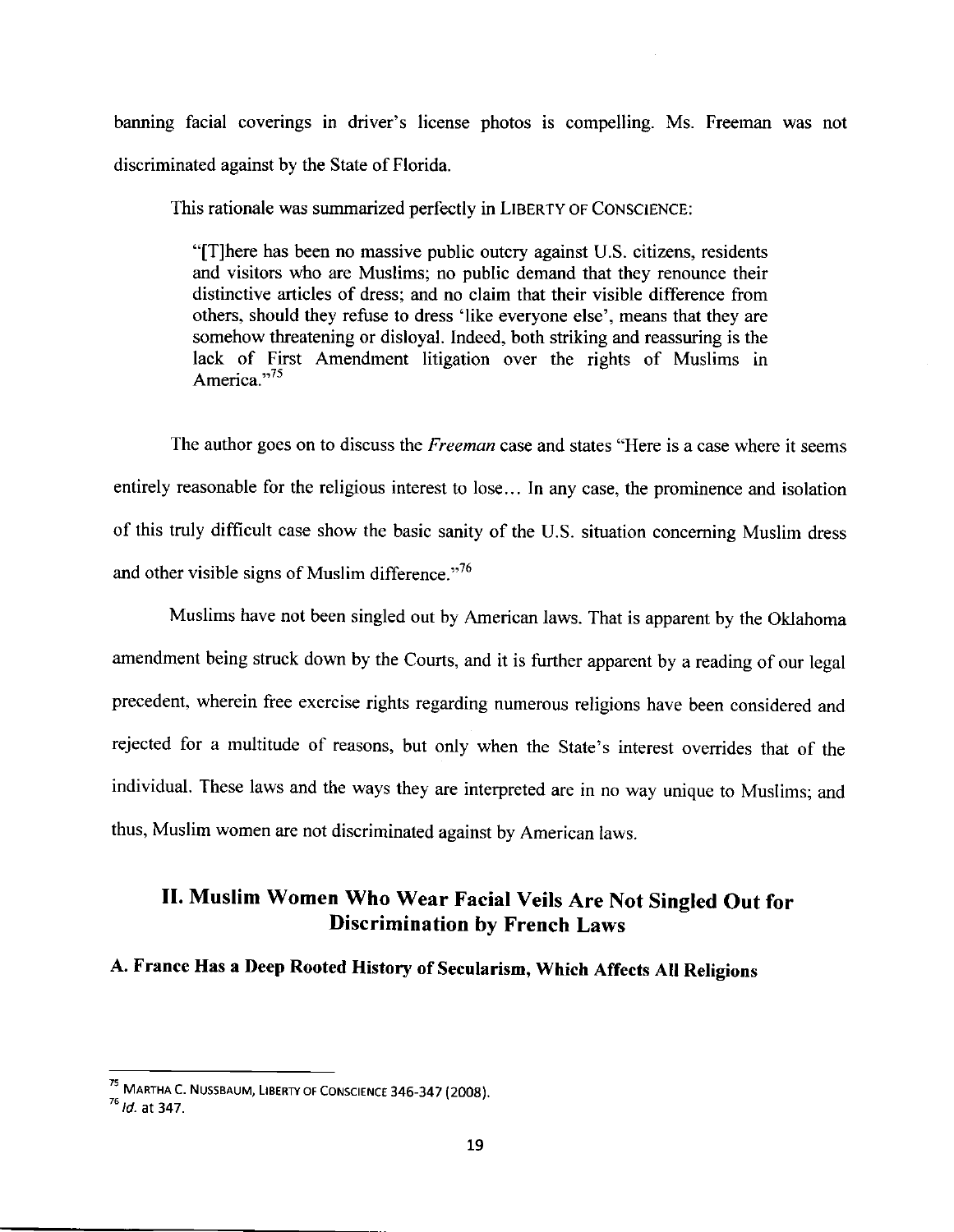In 1789, after the French Revolution, the French government reorganized the Catholic Church, and seized the Church's assets. Then, in 1795, a new law passed, formally sepamting the Church from the govemment of France. On the surface, France's 1795 law may appear similar to the Establishment Clause of the United States Constitution.<sup>77</sup> However, France's law goes much further in demanding secularism than does the United States Constitution, because it includes <sup>a</sup> prohibition on wearing religious clothing or ornaments in public.<sup>78</sup>

In the 1880s, France secularized public school education, thereby replacing Catholic dominance in with a secular outlook. Since then, there has been no religious instruction in public schools and organized prayer has been prohibited.<sup>79</sup> Private parochial schools, however, are not presently outlawed in France; so if parents wish for their child to receive a religious education, they may attend a parochial school; a choice which approximately 20 percent of parents make (approximately 95 percent of those parochial schools are Catholic). $80$ 

Catholic schools, while fairly prominent nowadays, were not always permitted in France. In 1904, prime Minister Emile Combes initiated a law that restricted all religious communities from providing education. Approximately 30,000 members of Catholic orders were expelled from France.<sup>81</sup> The law was modified in 1905, after Prime Minister Combes was forced to resign due to a scandal. The 1905 law was by no means kind to religion, but at least Catholics were no longer being exiled. However, under the 1905 law, the French state largely controlled the Catholic Church. The State changed the structure of the Church hierarchy, it banned the state funding of religion (and as a result over 40,000 priests ceased to be paid) and other than those

 $^{80}$  *ld.* at 109.

 $17$  T. Jeremy Gunn, Religion and Law in France: Secularism, Separation and State Intervention, 57 DRAKE L. REV. 949 (2009).

<sup>&</sup>lt;sup>78</sup> Davis, supra note 1, at 121.

<sup>&</sup>lt;sup>79</sup> Ahmet T. Kuru, Secularism and State Policies Toward Religion The United States, France and Turkey 109 (2009).

 $81$  *Id.* at 150.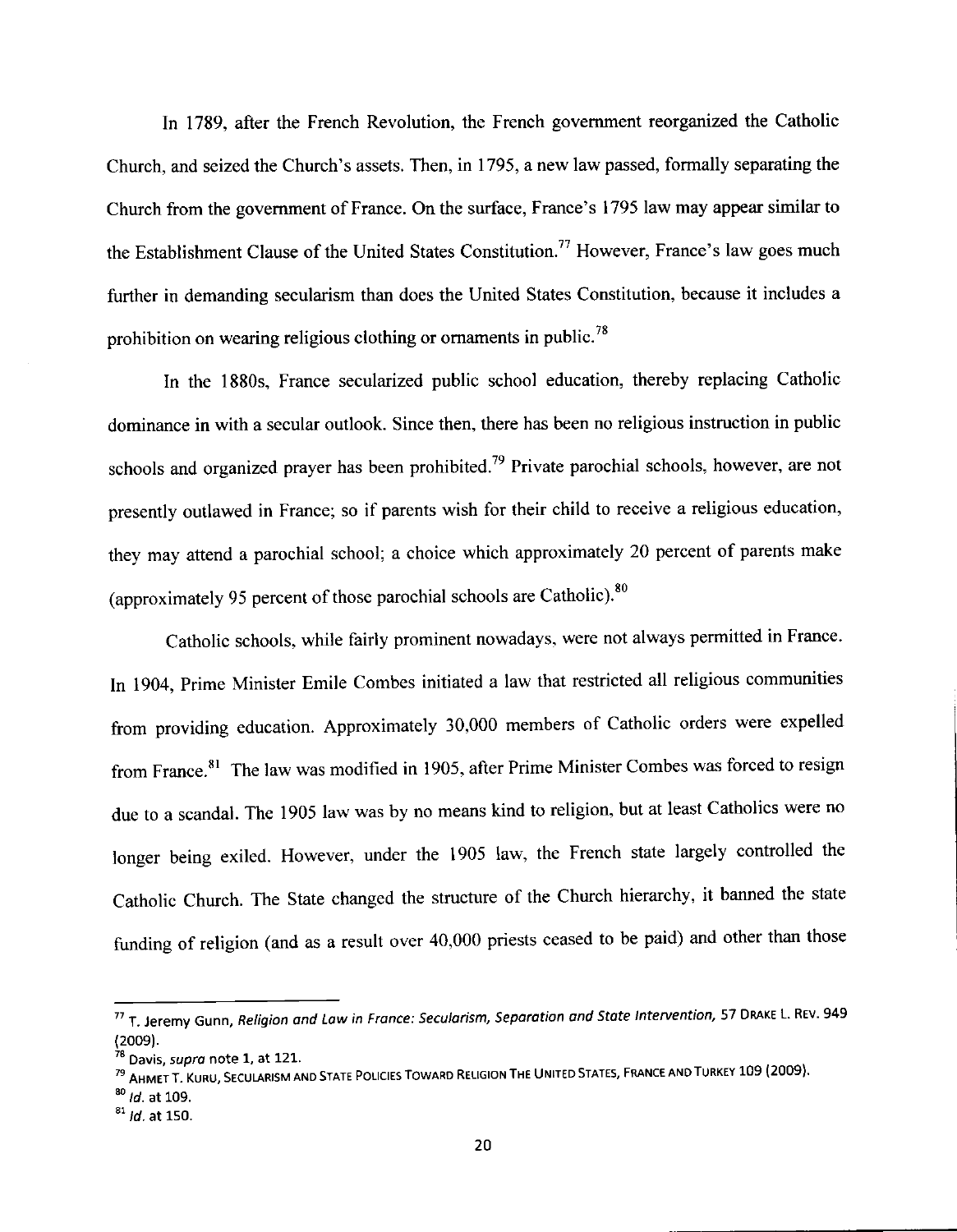built solely with private funds, any church built prior to 1905 became public property. Accordingly, religious organizations needed the State's permission to utilize their own buildings. Furthermore, the new law isolated the use of religious symbols to places of worship, museums and cemeteries.<sup>82</sup>

France enacted a new constitution in 1946, wherein secularism was a key component; and the Preamble to the Constitution stated, in applicable part: "The provision of free, public and secular education at all levels is a duty of the State."<sup>83</sup> The French Episcopate then went on to explain that there was, according to the State, acceptable secularism and unacceptable secularism. Summarily, it was stated that the state was autonomous, but there was to be religious liberty. Conversely, atheism and materialism were said to be unacceptable. $84$ 

In 1959, the Debre Law was passed, wherein public financial support for private schools was maintained, so long as the private schools met certain criteria.<sup>85</sup>

Unlike the United States, France has excluded religious symbols from all areas of public life: when an oath is taken in France, the person taking the oath does not place a hand on the bible; French money does not say anything akin to "In God we Trust" and there is no French pledge that references God. So, for France to outlaw outward manifestations of religious belief is not "out of left field"; instead, it is quite in line with French history.<sup>86</sup>

In october 1989, the principal of a public high school in creil, France expelled three Muslim female students because they were wearing headscarves. A Council of the State was appointed to determine the appropriateness of the expulsions; and they issued an opinion that

<sup>&</sup>lt;sup>82</sup>Kuru, *supro* note 79, at 150-152.

 $^{83}$  *ld.* at 157.<br> $^{84}$  *ld.* at 154-155.

 $^{85}$  Id.

 $^{86}$  Id.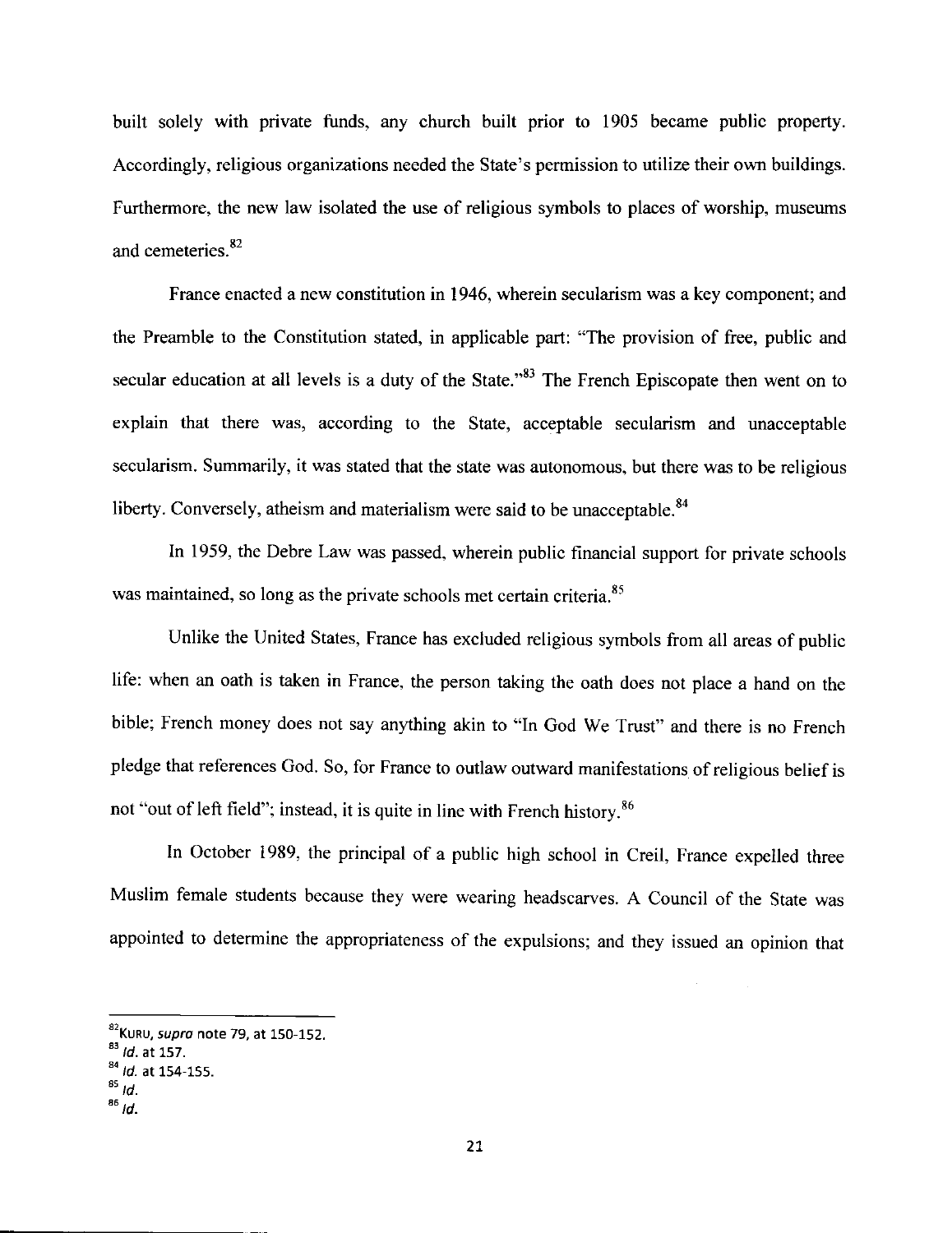wearing a headscarf was not incompatible with *laïcité* (secularism).<sup>87</sup> However, the final decision on their appropriateness was to be made on a case-by case basis. Between 1992 and 1999, the Council overturned 41 expulsion cases and upheld eight of them.<sup>88</sup> To overrule the Council, supporters of the headscarf ban pressed for a new law on secularism.

Laïcité is a philosophy in France which delineates the relationship between church and state. It is a revered concept that signifies freedom to the French, much like the word "democracy" is respected in the United States.<sup>89</sup> The French believe that laïcité protects their culture from the pressures of minority groups, particularly when the group is religious in nature.9o

In 2004, France passed a law known as the "secularity law", which states, in Article I: "In public primary, secondary and high schools, the wearing of signs of dress with which the students manifest ostentatiously a religious affiliation is prohibited."<sup>91</sup> Large Christian crosses or crucifixes, hijabs, Sikh head coverings and yarmulkes were banned in schools, pursuant to the new law.<sup>92</sup> The 2004 law was an attempt to strike a balance between the deeply held principle of *laïcité* and freedom of conscience.<sup>93</sup> The French history of forbidding overt religious expression was created because outward manifestation of religious beliefs has been, and still is, considered

 $^{87}$  Kuru, supra. note 79, at 103.  $^{88}$  Id. at 104.

<sup>89</sup> T. Jeremy Gunn, Religious Freedom and Laïcité: A Comparison of the United States and France, 2004 B.Y.U. L. REv.

<sup>419.&</sup>lt;br><sup>90</sup> Patrick Weil, *Why the French Laïcité is Liberal,* 30 Caroozo L. Rev. 2699, 2701 (2009).

<sup>&</sup>lt;sup>91</sup> Id at 2699.<br><sup>92</sup> B.A. Robinson, *France: Attacks on the Freedom of Religious Expression* (Dec. 13, 2004).<br>. http://www.religioustolerance.org/rt\_franc2.htm#.

<sup>93</sup> Susanna Mancini, The Power of Symbols and Symbols as Power: Secularism and Religion as Guarantors of Cultural Convergence, 30 CORDOZO L. REV. 2629, 2644 (2009).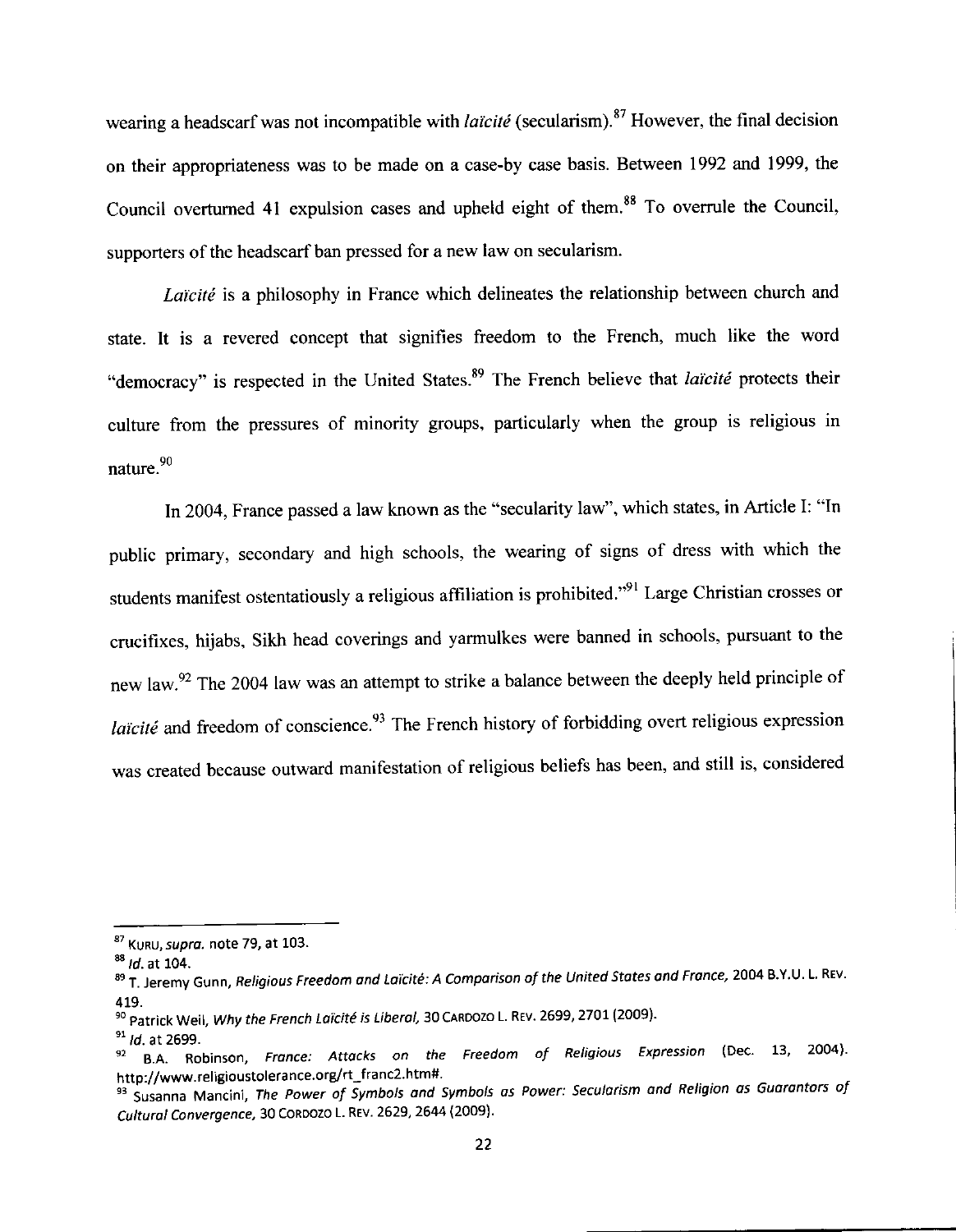an affront to French culture.<sup>94</sup> In the modern era, *laïcité* largely defines the cornerstone of French culture and the public identity of the French people.<sup>95</sup>

#### B. The "Burka Ban"

France took this a step further in September 2010, when the French Senate voted 246 to <sup>1</sup> in favor of a bill banning the burka-style Islamic veil everywhere from post offices to streets. The bill is believed to affect approximately 2,000 Muslim women residing in France; however, it also applies to women visiting France. Proponents of the law argue that: (1) it protects women and young girls from being forced to cover their faces by males in their family, (2) lslam does not require a woman to cover her face and (3) it allows women and young girls to fit in to French culture and not be singled out as "different."<sup>96</sup>

Many Muslim leaders have concurred that Islam does not require a woman to hide her face. Rather, facial coverings are a Middle Eastem tradition, utilized largely by Muslim fundamentalists. Opponents to burkas and niqabs argue that oftentimes, the covering of a woman's face is not done with her consent, but instead is forced on her by her father and/or husband. Nonetheless, some Muslim leaders, despite openly acknowledging that Islam does not require a facial veil, have voiced concems that a law forbidding them stigmatizes the French Muslim population, which, at an estimated five million, is the second largest in France and the largest in Western Europe. $97$ 

Interestingly, the fine for an adult woman who wears a facial veil in public in France is approximately the equivalent to \$215; additionally, the woman may be ordered to take

<sup>&</sup>lt;sup>94</sup> Davis, supra note 1, at 119.

<sup>&</sup>lt;sup>95</sup> Peter G. Danchin, Suspect Symbols: Value Pluralism as a Theory of Religious Freedom in International Law, 33<br>YALE J. INT'L L. 1 (2008). YALE J. INT'L L. 1 (2008).<br><sup>96</sup>Associated Press, *French Senate Bans Burka* 

http://www.cbc.ca/news/world/story/2010/09/14/france-burka-ban.html.<br><sup>97</sup>id. (September 14, 2010).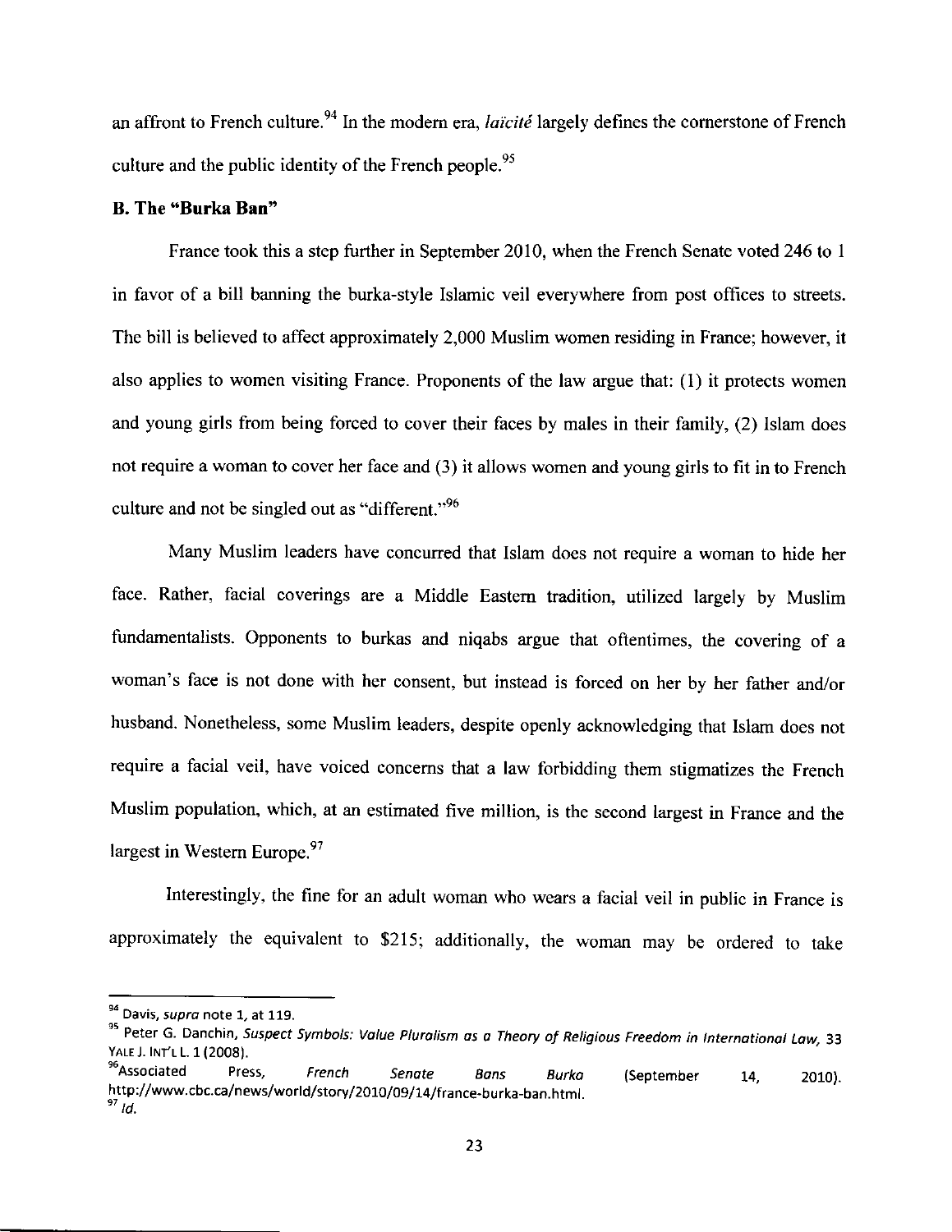"citizenship classes". However, if a man is caught forcing a woman to cover her face in public, he faces a fine of approximately \$39,750 and one year in prison; that penalty is doubled if the female involved is a minor. $98$ 

Those who support the ban argue that it protects Muslim women from being victimized by males in their family, by being forced to cover their faces. Burka-wearers have written memoirs which describe how full-face veils cause panic atlacks, anxiety, fears of suffocation, claustrophobia, depression, low self-esteem and Vitamin D deficiency (due to the lack of exposure to sunlight) and how a full-face veil is a "sensory deprivation chamber."<sup>99</sup> The Koran mandates that both men and women dress "modestly." Yet, Muslim men in France wear modem, Western clothing, while almost 2,000 Muslim women wear burkas<sup>100</sup>.

On April 12, 2011, Dr. Taj Hargey, Imam of the Oxford Islamic Congregation, wrote in the DAILY MAIL "The decision by the French government to outlaw all forms of public facemasking, including the burka and niqab, is welcome by all thinking Muslims around the world."<sup>101</sup> However, not all Muslims agree with Dr. Hargey; and when the burka ban was passed, protestors gathered outside Notre Dame Cathedral to express their outrage over then French law' Several people were arrested for protesting without a license; however, no one was arrested solely for wearing a facial veil.<sup>102</sup> French police have been instructed not to use force to remove veils; if a woman refuses to remove her veil, the police officer is to call a prosecutor for further

<sup>&</sup>lt;sup>98</sup> The Associated Press, French Senate Bans Burka (Sept. 14, 2010). http://www.cbc.ca/news/world/french-senate-

ban.<br><sup>99</sup> Phyllis Chesler*, France is Brave and Right to Ban the Burka* (April 18, 2011). http://foxnews.com/opinion/2011/04/13/france-brave-right-ban-burqa.

 $100$   $10$ .

 $^{101}$  ld.

<sup>102</sup> Rustici, supra note 7.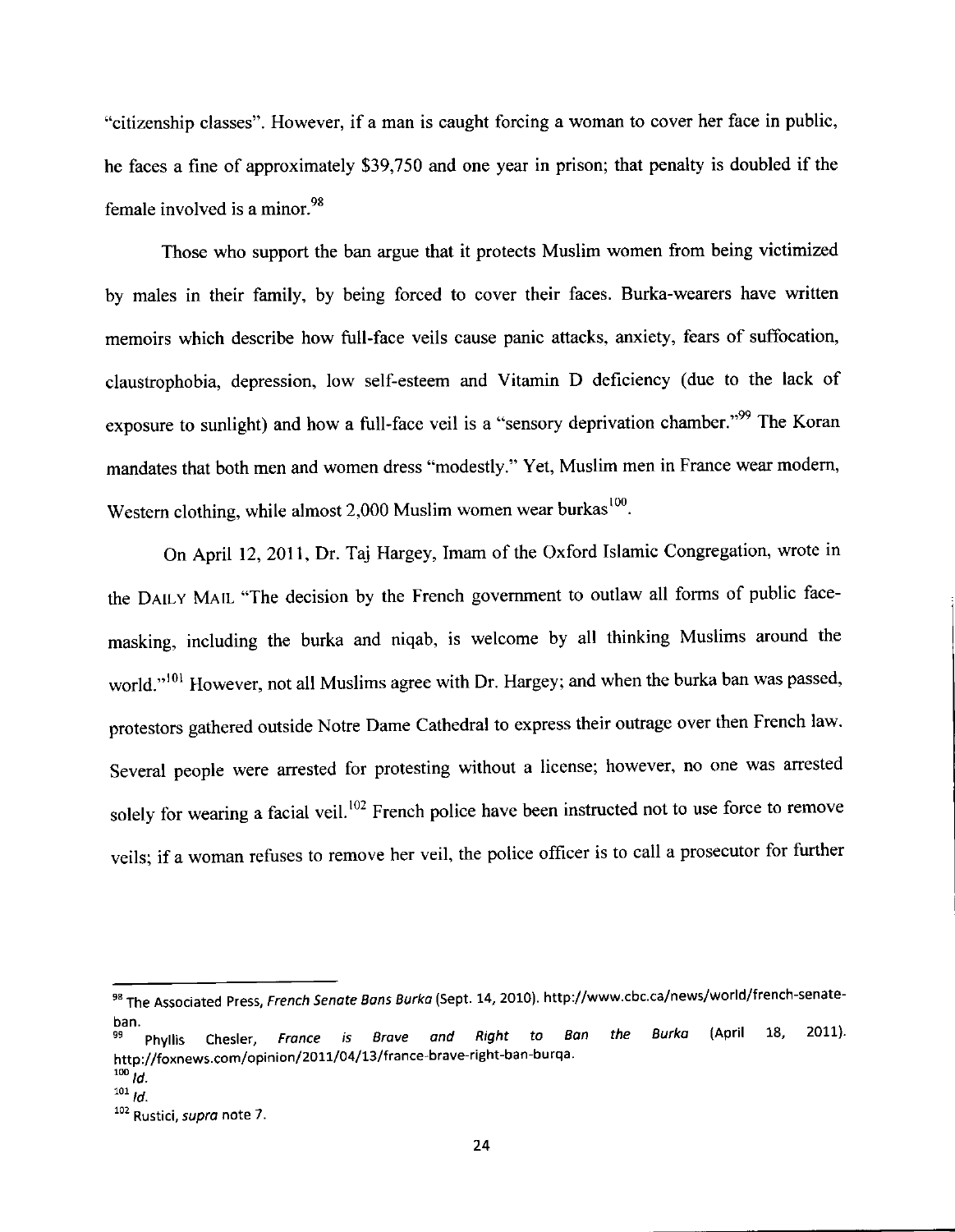legal action, and only in "very extreme cases" would a woman be jailed for refusal to remove her veil.<sup>103</sup>

France seems to have begun a trend throughout Europe, as similar legislation was enacted in Belgium; in Denmark, schools and public services are allowed to regulate the wearing of headscarves by employees; in the Netherlands, new draft legislation is being prepared to ban burkas and other face coverings; Italy passed a law prohibiting the covering of the face in public places<sup>104</sup>. There is an exception in the Italian law that applies to coverings for religious reasons, but members of the Italian Parliament are debating whether to  $\mathop{\text{lift}}$  it.<sup>105</sup>

Although the burka debate seems to be fairly recent, Muslim women successfully fought against wearing burkas for 100 years in countries such as Egypt, Turkey and Morocco. In 1994, the Supreme Court of Malaysia prohibited public servants from covering their faces. Their grounds for doing so included the fact that facial coverings are not required by Islamic law.<sup>106</sup>

In 2009, Sheikh Mohammad Sayyid Tantawi, the Grand Sheikh of al-Azhar University (Sunni Islam's highest institution of religious learning) was touring a Cairo high school and saw <sup>a</sup>teenage girl wearing a facial veil. He immediately angered and said "The niqab is tradition. It has no connection to religion." He then instructed the girl never to wear it again, and he issued <sup>a</sup> fatwa (religious edict) against its use in schools.<sup>107</sup> Proponents of the burka ban cite this story often and argue that if the grand Sheikh of Sunni Islam's highest institution of religious leaming is so certain that facial veils are not required by the Koran, then are the women who wear them being forced or pressured to do so because of Middle Eastern culture? Proponents of the ban

 $^{103}$  *ld.* Chesler, *supra* note 99, at 2.

<sup>&</sup>lt;sup>105</sup>loanna Tourkochoriti, The Burka Ban: Divergent Approaches to Freedom of Religion in France and the U.S.A., 20 WM. & MARY B|LLoF Rrs. J. 791 (2012).

 $t^{106}$  Chesler, *supra* note 99, at 1.<br> $t^{107}$  *td*.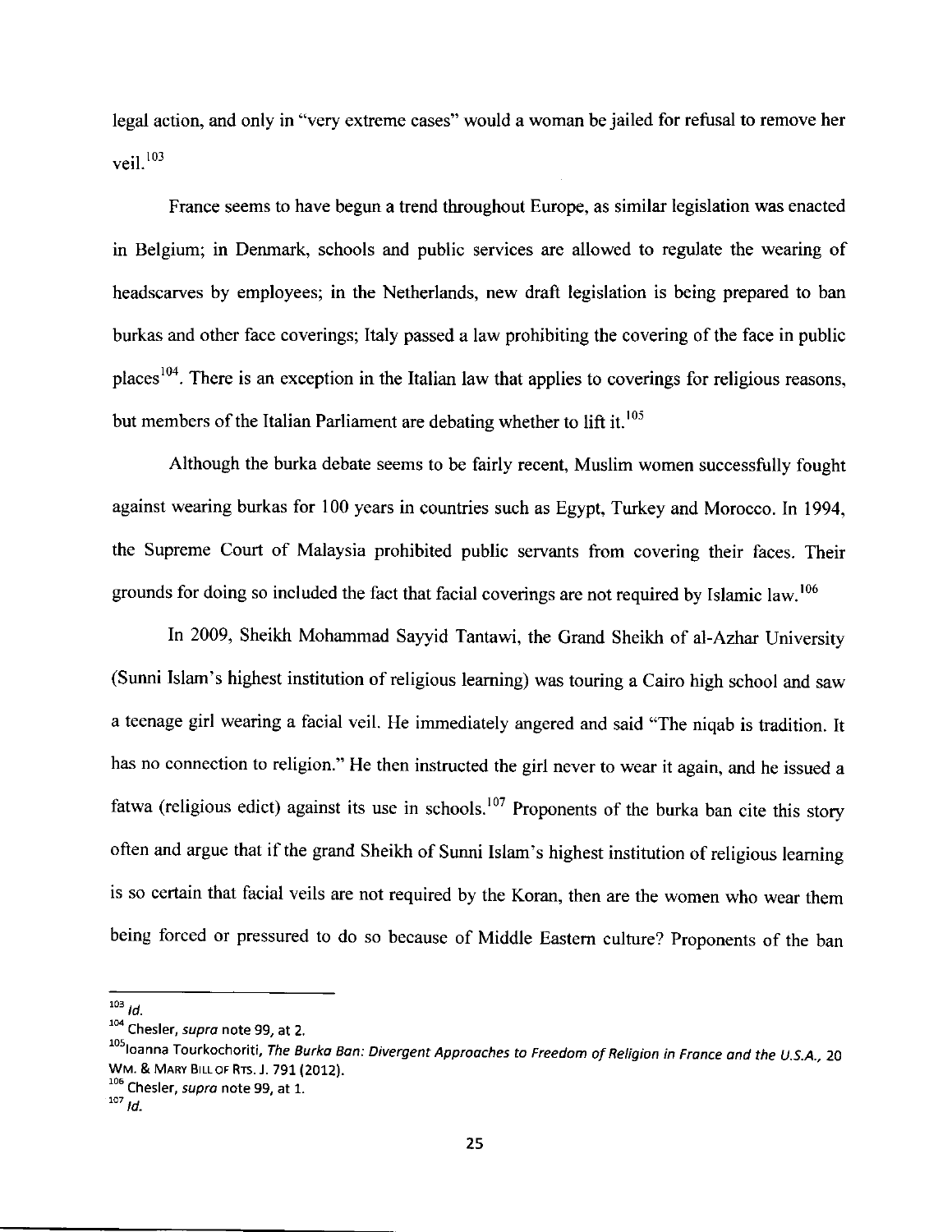claim that it does not infringe on religious rights; rather, it is a "blow to the Talibanesque and barbaric subordination of Muslim women on Western soil."<sup>108</sup>

In 2010, Syria banned full facial veils in certain public places, including universities; and in 2010, Iraqi religious authorities issued a fatwa requiring courtroom witnesses to appear unveiled, claiming that only the Prophet Mohammad's wives were obligated to cover their faces. $109$ 

The current worldwide trend clearly appears to be pointing toward a ban on burkas. For women who are forced to cover their faces against their will, this will be a tremendously liberating victory. However, for women who truly believe that facial veils are their religious duty, the laws are downright tragic. As an American who treasures free exercise, any ban on the outward expression of religion is deeply offensive. However, as a woman who values her personal freedom and independence from oppression, the idea that Muslim women and young girls may be forced to cover their faces against their will is enraging. It is seemingly impossible to find a balance that will protect the rights of Muslim women while also protecting Muslim women from oppression.

### Conclusion

Some women may not believe wearing the full veil is mandatory; but rather, they consider it an element of a more pious way of life driven by a deep commitment to their faith. other women believe that the veil is a religious obligation; while for others, it is cultural. The state is ill-suited to evaluate the theological soundness of a religious practice. <sup>110</sup> Therefore, some

<sup>&</sup>lt;sup>108</sup> Chesler, supra note 99, at 3.

 $109$  *Id.* 

<sup>&</sup>lt;sup>110</sup> Bridgette Dunlap, Protecting the Space to be Unveiled: Why France's Full Veil Ban Does Not Violate the European Convention on Human Rights, 35 FORDHAM INT'L L.J. 968 (2012).